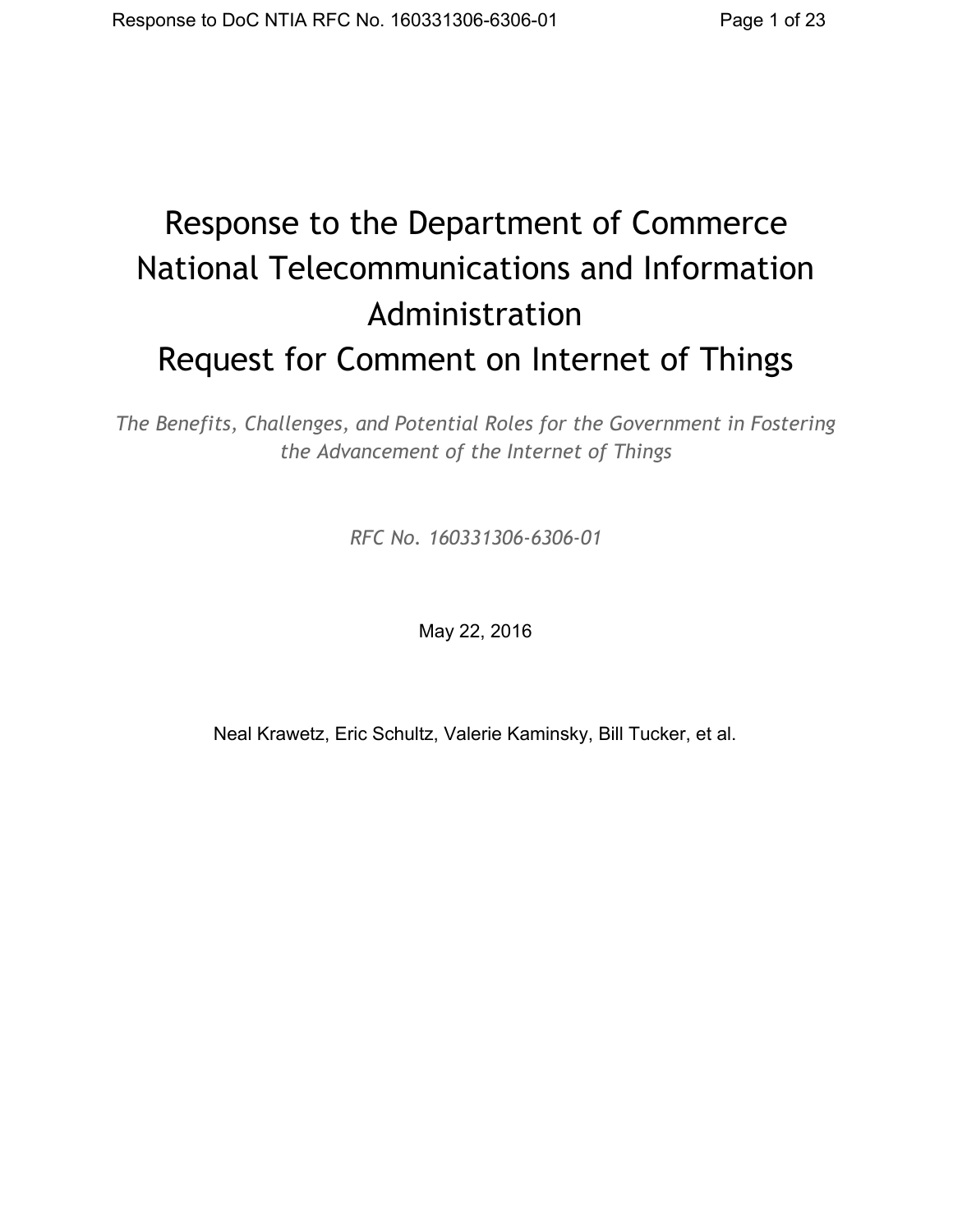The Department of Commerce (DoC) National Telecommunications and Information Administration (NTIA) issued a Request for Comments (RFC) in the Federal Register.<sup>1</sup> This issuance requested feedback on the current policy and technological landscape related to the Internet of Things (IoT). This document includes responses to the following items:

#### IoT [Challenges](#page-1-0)

[Software](#page-2-0) Patches [Unsupported](#page-4-0) Devices Personal [Information](#page-6-0) [Recycling](#page-7-0) and Safe Disposal [Disposable](#page-7-1) Electronics **[Insecure](#page-8-0) Design Inherent [Vulnerabilities](#page-11-0)** Intentional [Backdoors](#page-12-0) Network and [Infrastructure](#page-13-0) [Economic](#page-14-0) Impact Industry [Recommendations](#page-16-0) [Governmental](#page-18-0) Role Current [Government](#page-18-1) Policies [Recommended](#page-19-0) Government Policies [Proposed](#page-22-0) Role for NTIA **[Contributors](#page-22-1)** 

# <span id="page-1-0"></span>**IoT Challenges**

Issue #1 in the NTIA RFC requested information related to the challenges and opportunities arising from IoT. In particular, how they are similar to existing challenges and what aspects are novel. This topic is further discussed in other issues, including #6 (technological issues), #16 (cybersecurity), and #17 (privacy).

The challenges posed by the Internet of Things mirrors today's existing issues with mobile devices in regards to security, application, and networking. However, the IoT amplifies all of these issues and brings them to a critical level. The IoT is positioned to become invasive and integral to businesses and consumers across America. In particular, there are many areas of concern, including software patches, unsupported (legacy) devices, improper handling of personal information, disposable electronics,

<sup>1</sup> https://www.ntia.doc.gov/files/ntia/publications/fr\_rfc\_iot\_04062016.pdf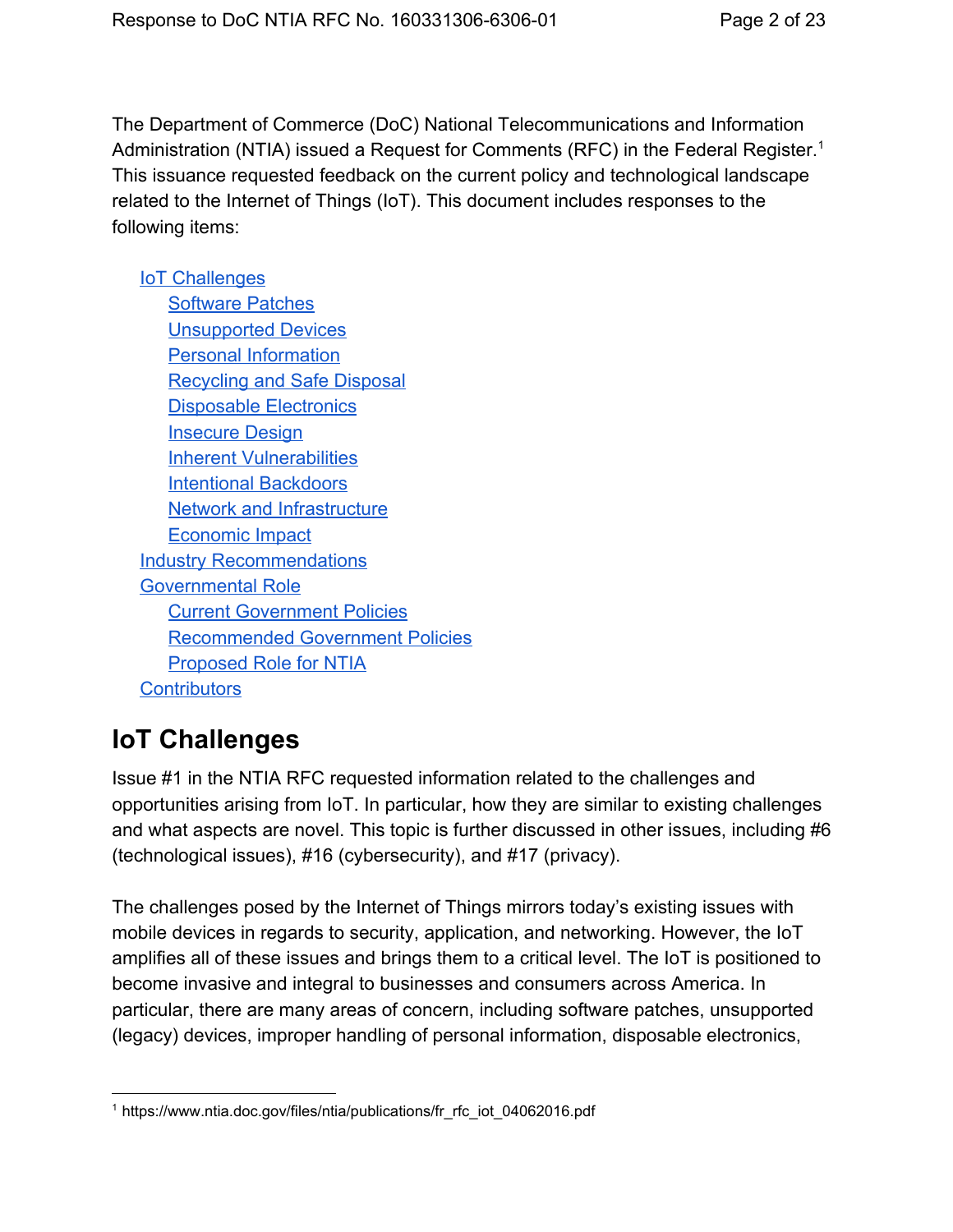insecure design, inherent vulnerabilities, backdoors, networking and infrastructure security, and economic impacts.

#### <span id="page-2-0"></span>**Software Patches**

NTIA RFC issue #6 asks about technological issues that hinder the development of IoT. One of the biggest issues concerns software patches.

Active projects are constantly being updated and patched. Some updates offer new functionality, while others fix problems (bugs) or address security risks. Even if a particular piece of software has no direct vulnerability, it may be dependent on other software packages that require patches -- and those dependent updates may require additional updates to other software packages.

With large operating systems like Microsoft Windows, Mac OS X, and Ubuntu Linux, there are a limited number of official patch methods. For example, if you run Windows 8.1, then there is only one official patch distributor: Microsoft. If Microsoft releases a patch, then every Windows 8.1 system has the option to install the patch. Moreover, these software providers can limit the upgrade pathways; if you want to patch Internet Explorer 10 (part of Windows 8.1), then you must patch other parts of the system as well. Similarly, monumental software projects, such as Microsoft Office, Adobe's

Creative Suite, and Google's Chrome browser, each only offer a single source for patches and updates.

Having a single source distributor for software permits creates a chokehold on the update path. Users can choose to update, but there are no choices for alternate patch solutions and few choices with regards to mixing and matching updates.

In contrast, there are tens of thousands of different cellphone makes and models. Samsung currently has over 1,060 different devices,<sup>2</sup> Motorola has over 400 different phones (a few samples are shown to the right), $3$  and Nokia has nearly 500 different

<sup>&</sup>lt;sup>3</sup> http://www.gsmarena.com/motorola-phones-4.php



<sup>&</sup>lt;sup>2</sup> http://www.gsmarena.com/samsung-phones-9.php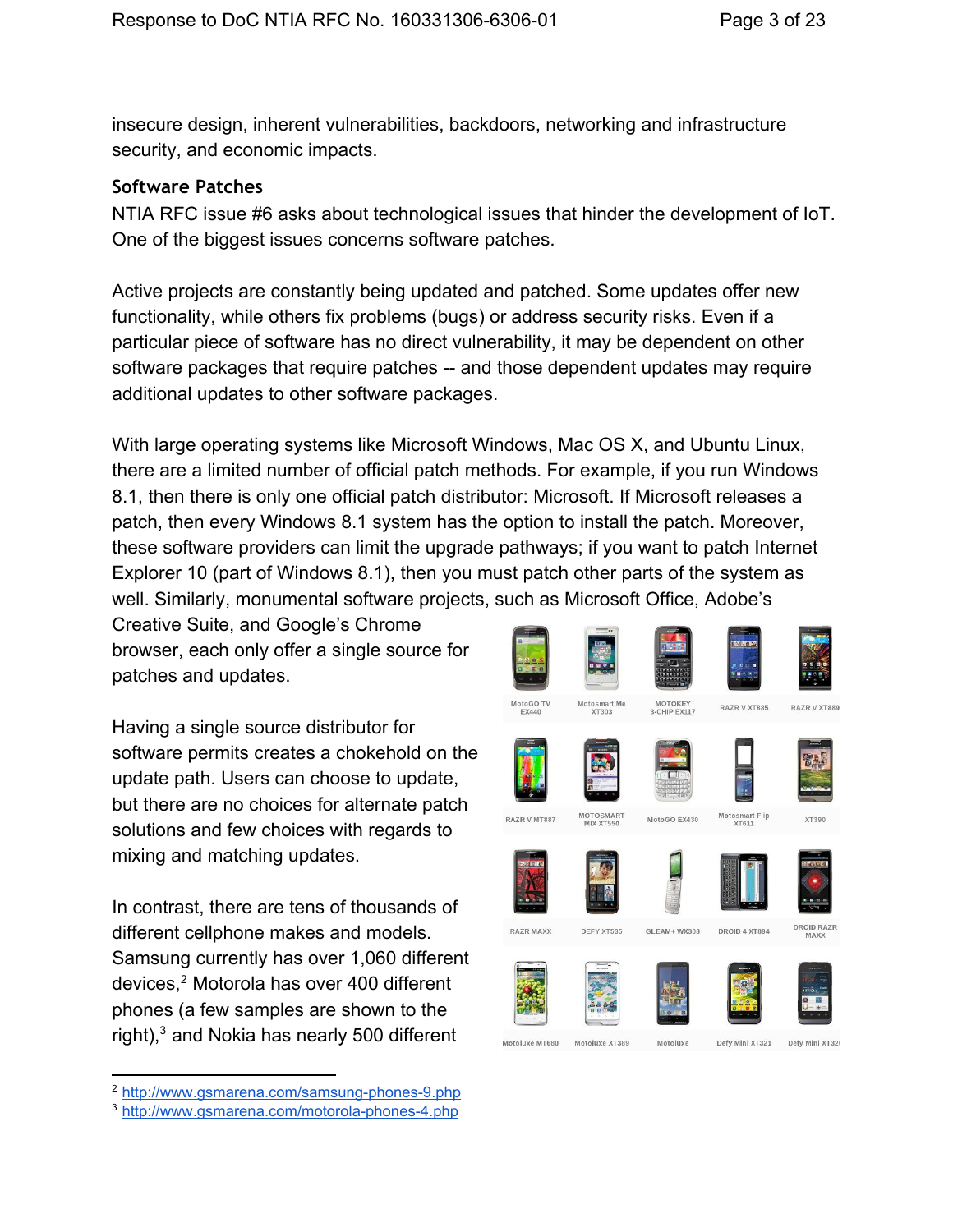phones.<sup>4</sup> There are also phones from Sony, Huawei, Blackberry, Apple, and dozens of other manufacturers. There are flip phones, bar phones, feature phones, phones with big touch screens, small screens, slide-out keypads, front-face keypads, one camera, two cameras, and more. And each one of these devices uses a **unique set of software**.

When (not "if") there is a problem that spans multiple cellphones, there is no single patch that will cover a majority of devices. There is also no single distribution method for getting the patches to the devices.

The wide variety of devices is not limited to the hardware or custom software; even the operating systems vary widely. Android (a mobile device operating system) has been repeatedly criticized for creating serious update and maintenance problems due to the wide range of available versions.<sup>5</sup> As Google noted,<sup>6</sup> less than 2% of Android devices are using the latest version of the operating system.<sup>7</sup> Unfortunately, many Android devices have no option for updating the operating system (e.g., the LG P509 smartphone). And in some cases, Google is explicitly leaving patch development for the operating system up to outside developers. $8$  As a result, there are a significant number of smartphones running software that has known vulnerabilities and no patch options.

This update path problem is not limited to Android. WinPhones, Blackberry, Symbian, and even Apple's iOS devices all have this problem to some degree. The graph (next page) displays the breakdown of the different Android versions that makes up the marketplace.<sup>9</sup> Note that Android is only one manufacture and that other manufactures have their own version breakdowns that follow similar adoption curves.

<sup>&</sup>lt;sup>4</sup> http://www.gsmarena.com/nokia-phones-1.php

<sup>5</sup> http://www.tomshardware.com/news/google-android-update-problem-fix,29042.html

 $6$  http://www.cnet.com/news/hiroshi-lockheimer-android-google-alphabet/

<sup>&</sup>lt;sup>7</sup> [https://en.wikipedia.org/wiki/Android\\_version\\_history](https://en.wikipedia.org/wiki/Android_version_history)

<sup>8</sup> http://www.extremetech.com/mobile/197346-google-throws-nearly-a-billion-android-users-under-the-busrefuses-to-patch-os-vulnerability

<sup>&</sup>lt;sup>9</sup> [https://en.wikipedia.org/wiki/Android\\_version\\_history](https://en.wikipedia.org/wiki/Android_version_history)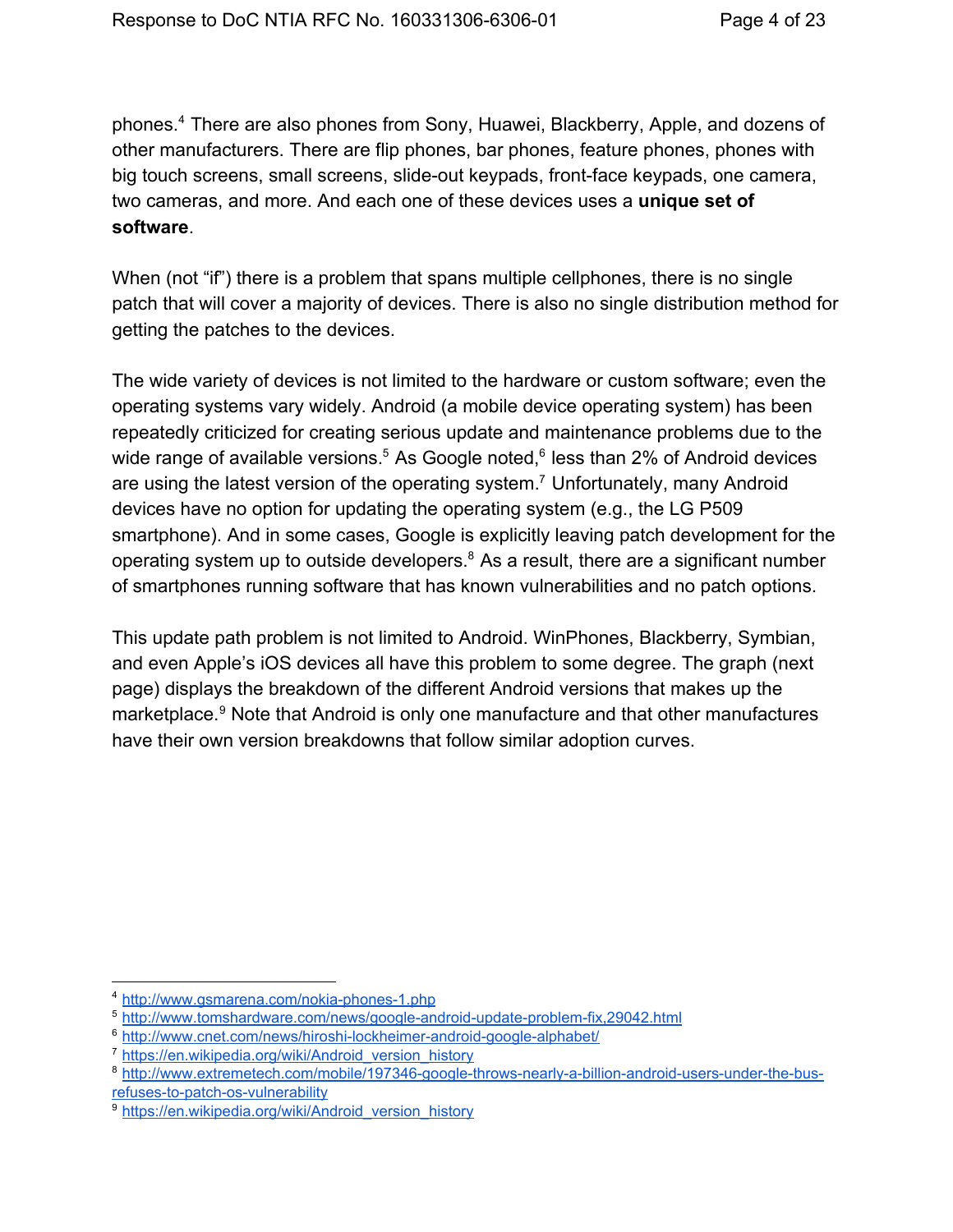

The IoT will only compound this problem with cellphones. Rather than viewing the IoT as internet-enabled TVs and refrigerators and smart houses, it should be viewed as millions of one-off devices: every different model of every different device from every different manufacturer will create a virtually infinite combination of components that define unique devices. Even if there is a known vulnerability in a widely-used common library (e.g., CVE-2014-0160 "Heartbleed"<sup>10</sup> impacting virtually every OpenSSL installation), there is unlikely to be a method for identifying all vulnerable IoT devices or for patching all IoT devices.

#### <span id="page-4-0"></span>**Unsupported Devices**

Issue #8 in the RFC addresses the demands on existing infrastructure, business models, and stability, and issue #9 address IoT disruptions to infrastructures.

Single-source patch providers, such as Apple, Google, and Microsoft, determine if and when a patch is released. Unfortunately, most providers terminate support after a few years. For example, Apple first released iOS7 in September 2013, and stopped supporting iOS  $7$  in September 2014 (one year later).<sup>11</sup> Apple no longer provides security updates to devices running  $iOS$   $7.^{12}$  Similarly, Microsoft dropped support for Windows XP in April 2014.<sup>13</sup> However, according to GoSquared and NetMarketShare, systems running iOS7 still represents nearly 4% of iPhones and Windows XP *still* accounts for over 10% of computers online. 14,15

<sup>&</sup>lt;sup>10</sup> https://web.nvd.nist.gov/view/vuln/detail?vulnId=CVE-2014-0160

<sup>11</sup> [https://en.wikipedia.org/wiki/IOS\\_7](https://en.wikipedia.org/wiki/IOS_7)

<sup>&</sup>lt;sup>12</sup> http://gizmodo.com/cant-go-back-now-apple-stops-supporting-ios-7-1639930252

<sup>&</sup>lt;sup>13</sup> https://www.microsoft.com/en-us/windows/enterprise/end-of-support.aspx

<sup>14</sup> <https://www.gosquared.com/global/ios/9/#launch> May 2016.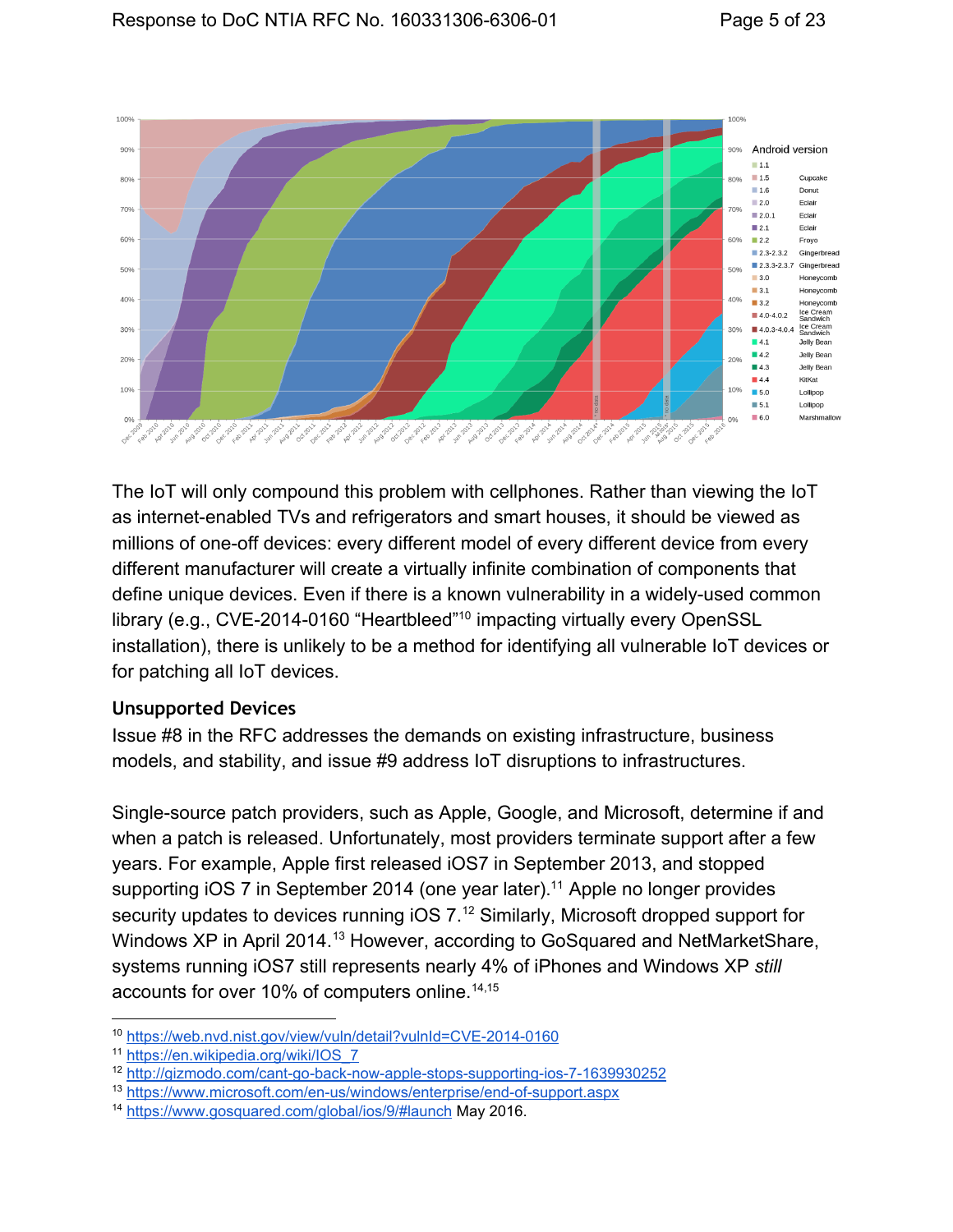The same problem is seen with cellphones and mobile devices. Few consumers rush out to buy every latest-greatest version. Most consumers buy a phone and continue using it until it breaks, becomes incompatible with the carrier, or no longer works with essential online services.<sup>16</sup> This results in a plethora of unsupported and vulnerable devices.

The same is expected with IoT devices. An internet-enabled refrigerator typically costs over \$4000; consumers are not expected to purchase a replacement refrigerator every few years. However, even though the LG Smart ThinQ™ Super-Capacity 3 Door French Door Refrigerator with 8" Wi-Fi LCD Screen (LFX31995ST) came out in 2014, LG already lists it as a discontinued product and offers no patches; $17$  support was dropped after less than 2 years. (Fortunately, there are technical instructions from third parties that show how to compromise the device and manually alter the operating system.<sup>18</sup>)

With the IoT, we should expect to have a wide range of vulnerable devices that remain in use years after manufacturers drop support. These devices may be used to compromise the device itself, or use the device as a jumping-off point to compromise other devices on the network.

Unfortunately, the refrigerator example is not a worst-case scenario. Many consumers installed smart-home devices that controlled everything from the thermostat and lighting to the alarm system and home theaters. One smart-home manufacturer, Nest, was purchased by Google's parent company, Alphabet. In 2016, Alphabet decided to drop support for Nest smart-homes. As reported by Business Insider, this move "will make customers' existing devices completely useless."<sup>19</sup> As consumer Arlo Gilbert noted:<sup>20</sup>

I don't mean that the Nest product will reach end-of-life for support and updates. No, I mean that on May 15th they will *actually turn off the device* and disable your ability to use the hardware that you paid for.

…

<sup>15</sup> <http://www.netmarketshare.com/> May 2016, distribution by Operating System Version.

<sup>16</sup> http://www.wired.com/2015/12/the-year-we-started-buying-phones-like-cars/

<sup>&</sup>lt;sup>17</sup> http://www.lg.com/us/refrigerators/lg-LFX31995ST-french-3-door-refrigerator

<sup>&</sup>lt;sup>18</sup> [https://www.exploitee.rs/index.php/LG\\_Smart\\_Refrigerator\\_%28LFX31995ST%29%E2%80%8B](https://www.exploitee.rs/index.php/LG_Smart_Refrigerator_%28LFX31995ST%29%E2%80%8B) and http://hackaday.com/2014/08/09/defcon-22-hack-all-the-things/

<sup>&</sup>lt;sup>19</sup> http://www.businessinsider.com/googles-nest-closing-smart-home-company-revolv-bricking-devices-2016-4

<sup>&</sup>lt;sup>20</sup> https://arlogilbert.com/the-time-that-tony-fadell-sold-me-a-container-of-hummus-cb0941c762c1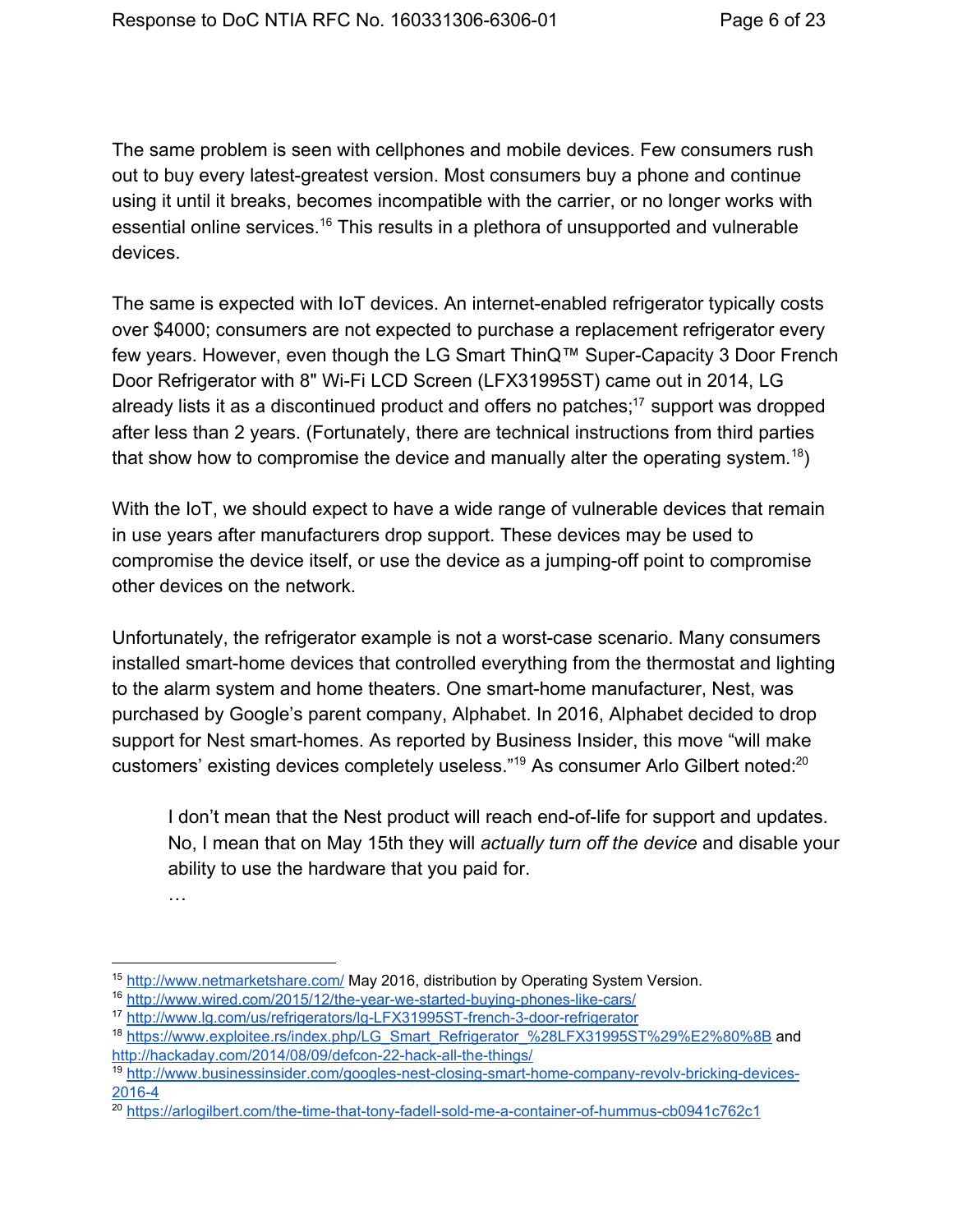On May 15th, my house will stop working. My landscape lighting will stop turning on and off, my security lights will stop reacting to motion, and my home made vacation burglar deterrent will stop working. This is a conscious intentional decision by Google/Nest.

With the IoT, we can expect manufacturers to intentionally disable some devices when support is not considered to be a desirable option -- even if consumers are dependent on the devices. With Nest smart-home devices, disabling them could impact people who are disabled, or facilities that use the automation in mission-critical environments, such as long-term care homes or manufacturing facilities.

#### <span id="page-6-0"></span>**Personal Information**

Issues #17 and #18 in the NTIA RFC asked about privacy and consumer protection issues that are raised specifically by the IoT.

As electronic devices become more prevalent in society, they are increasingly used to store personal information. As the cost to manufacture IoT capabilities decreases, more devices will become interconnected and more devices will branch out to include personal information. Once single purpose devices, cellphones have branched out to include applications for banking, shopping, email, cameras, social media, and GPS-related services.

Even toilets, whose only prior integration in the last 50 years was the inclusion of electronic bidets, are not safe from the influence of innovation. $21$  Toilets can now link directly to doctors offices detailing frequency of use, weight, and may one day report key indicators of health including blood sugar levels, cholesterol, bacteria levels, early pregnancy, PSA levels, and alcohol levels.<sup>22,23</sup>

An insecure, lost, stolen, or compromised electronic device may divulge personal information to neighbors, landlords, identity thieves, undesirable advertisers, and criminals. As the IoT expands, the attack surface will also increase, giving malicious individuals new opportunities to affect more people. In 2014, 7% of all U.S. residents 16 years or older were the victim of identity theft, $24$  and with an increased attack surface, this number will likely rise. In addition to identity theft, exposed personal information can result in blackmail and corruption at all levels of business and government.

 $^{21}$  http://www.huffingtonpost.com/2012/05/07/high-tech-toilet-takes-urine-sample\_n\_1479348.html

<sup>&</sup>lt;sup>22</sup> http://www.wired.com/insights/2014/04/toilet-role-internet-things/

 $23$  http://www.yankodesign.com/2012/05/04/the-value-of-pee/

<sup>24</sup> <http://www.bjs.gov/index.cfm?ty=pbdetail&iid=5408>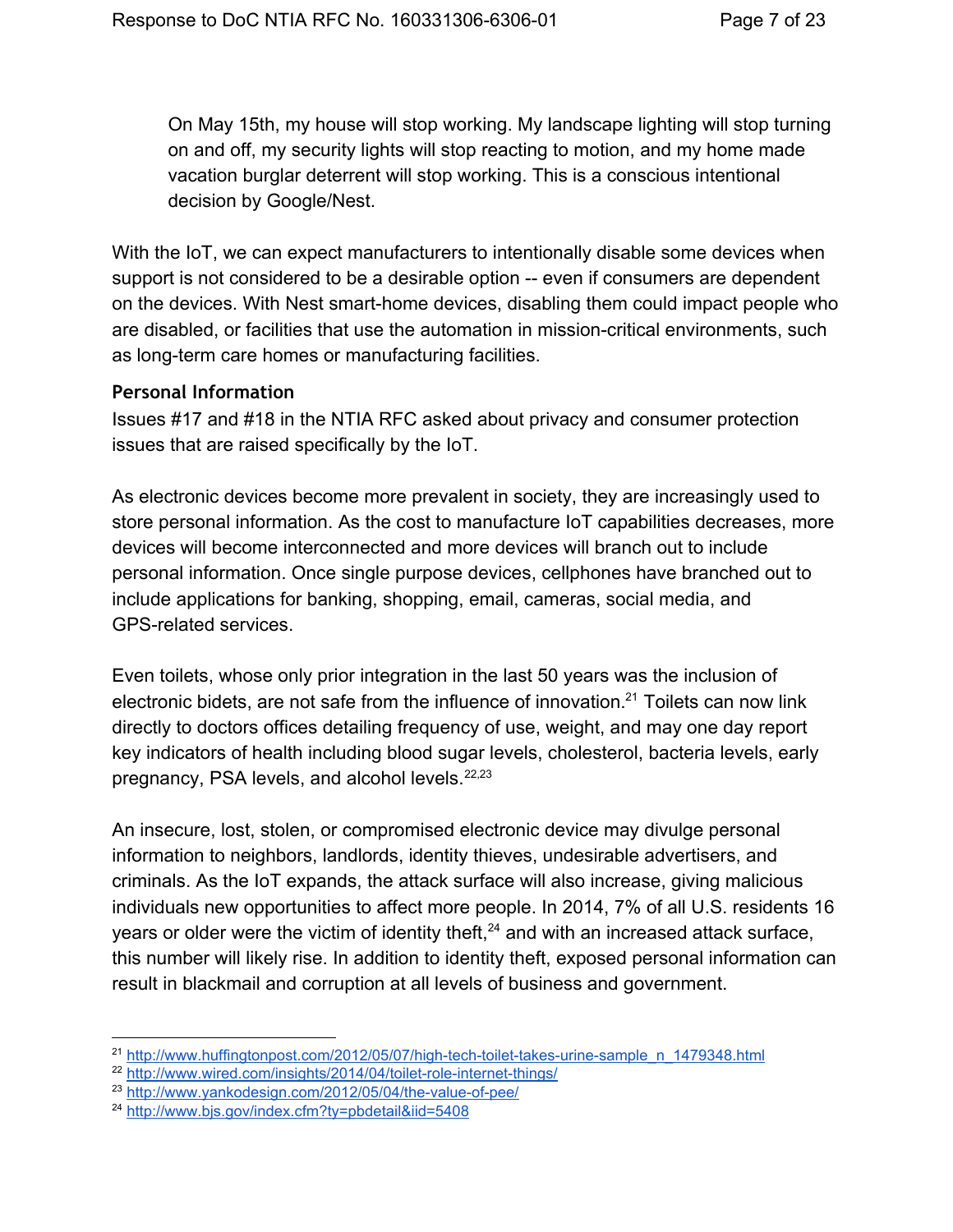#### <span id="page-7-0"></span>**Recycling and Safe Disposal**

While there is plenty of documentation focusing on replicating personal information onto a new phone, there is very little guidance on properly sanitizing an old phone and the procedure can be inconsistent between manufacturers.

A recommendation from FTC includes erasing personal information before disposing electronic devices.<sup>25</sup> In fact, the FTC recommends deleting, checking the device, and possibly deleting a second time: "After you've deleted your personal information, it's good to double-check to make sure it's gone." Unfortunately, many personal devices do not delete all personal information. For example, many Android devices do not delete personal information after a factory reset.<sup>26,27</sup> Moreover, deleting data does not necessarily mean that the data is permanently gone; many types of deleted personal files can be recovered with free and commercial off-the-shelf (COTS) tools and services. 28,29

Disposable electronics and planned obsolescence leads to a growing problem with electronic waste.<sup>30</sup> Many consumers recycle their phones by donating to charities that repurpose old phones to those in need, or consumers resell their phones on digital marketplaces like eBay or CraigsList. These phones end up in the hands of other consumers, who may use any preserved data for malicious purposes. As Consumer Reports noted, "Erasing data isn't enough to prevent identity theft when recycling gadgets." 31

#### <span id="page-7-1"></span>**Disposable Electronics**

Every two years, approximately 44% of Americans upgrade their cellphones. $32$  This leads to a significant amount of electronic waste. While some devices are recycled, many end up in landfills. Steve Manning, CEO of cellphone reseller ReCellular, described the problem in simple terms:<sup>33</sup>

<sup>&</sup>lt;sup>25</sup> https://www.consumer.ftc.gov/articles/0200-disposing-your-mobile-device

<sup>&</sup>lt;sup>26</sup> http://www.ubergizmo.com/how-to/wipe-android-phone-tablet/

<sup>&</sup>lt;sup>27</sup> http://www.techtimes.com/articles/55837/20150527/androids-factory-reset-does-not-wipe-your-dataheres-the-solution.htm

<sup>&</sup>lt;sup>28</sup> http://www.file-recovery.com/android\_recovery.htm

<sup>&</sup>lt;sup>29</sup> http://www.geek.com/apple/how-to-recover-deleted-files-from-your-pc-or-mobile-device-1537610/

<sup>30</sup> http://www.recyclingtoday.com/article/survey-examines-consumer-mobile-device-recycling-habits/

<sup>&</sup>lt;sup>31</sup> http://www.consumerreports.org/cro/news/2014/08/erasing-data-is-not-enough-to-prevent-identity[theft/index.htm](http://www.consumerreports.org/cro/news/2014/08/erasing-data-is-not-enough-to-prevent-identity-theft/index.htm)

 $32$  http://www.gallup.com/poll/184043/americans-split-often-upgrade-smartphones.aspx

<sup>33</sup> http://www.cnet.com/news/your-smartphones-secret-afterlife-smartphones-unlocked/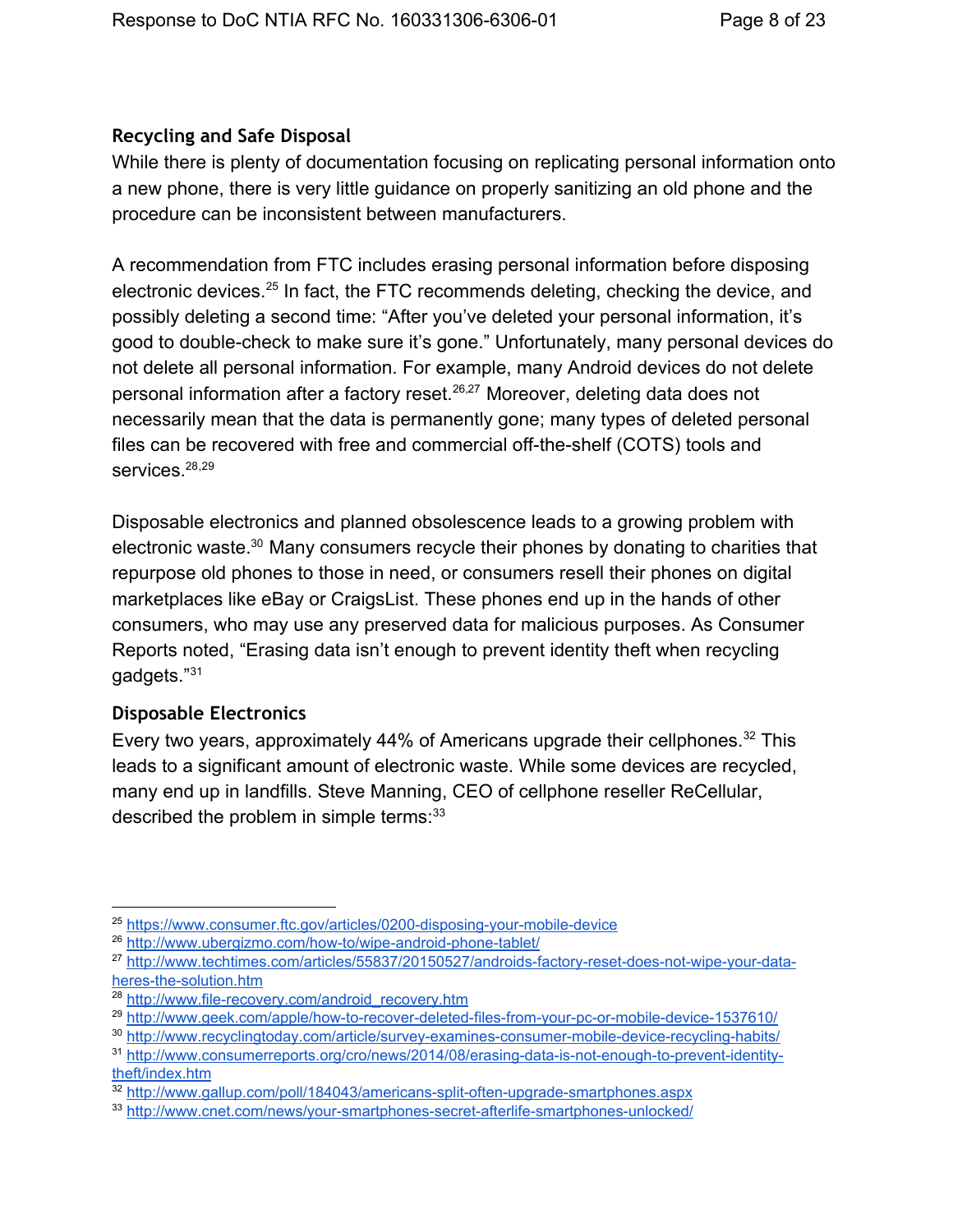"One cell phone in the trash isn't a big deal," said Steve Manning, CEO of cell phone reseller ReCellular. "100 million in the trash is an environmental disaster."

The Guardian also noted this sentiment: 34

Consumers aren't the only losers here, the environment is too. Due to a lack of clear economic incentives and methods, globally only 12% of smartphone upgrades involve older devices being sold or traded for the new one. This means ecologically damaging devices end up languishing in drawers and eventually landfills.

The IoT will result in more electronic devices being disposed over time. Without clear guidance and direction, this will lead to global environmental problems.

#### <span id="page-8-0"></span>**Insecure Design**

Issue #16 in the NTIA RFC relates to IoT and cybersecurity concerns.

Administrators and developers are quick to invent and adopt new technologies when they may not fully understand the security implications related to that technology. Consulting outside experts can be time consuming and may increase the time it takes to deliver a product. Even if there is time for a security review, experts may be hard to find for newer technologies. As a result, IoT products are often designed without the proper security controls. A few recent examples include:

- $\bullet$  iKettle: This IoT teapot revealed the local Wi-Fi password to attackers.<sup>35</sup>
- LIFX light bulbs: These Wi-Fi enabled multicolor LED light bulbs permit remote control from a smartphone. However, researchers discovered that the control protocol was vulnerable to data injection, replay attacks, and unencrypted transmissions. 36
- SanDisk Cruzer: This USB memory stick contains a static data set (called the U3 partition) that stores manufacturer-specific files. These files cannot be easily deleted; removing the files and reinserting the USB stick into a Windows

<sup>34</sup> http://www.theguardian.com/sustainable-business/2015/mar/23/were-are-all-losers-to-gadget-industrybuilt-on-planned-obsolescence

 $35$  [http://www.theregister.co.uk/2015/10/19/bods\\_brew\\_ikettle\\_20\\_hack\\_plot\\_vulnerable\\_london\\_pots/](http://www.theregister.co.uk/2015/10/19/bods_brew_ikettle_20_hack_plot_vulnerable_london_pots/)

<sup>36</sup> http://www.contextis.com/resources/blog/hacking-internet-connected-light-bulbs/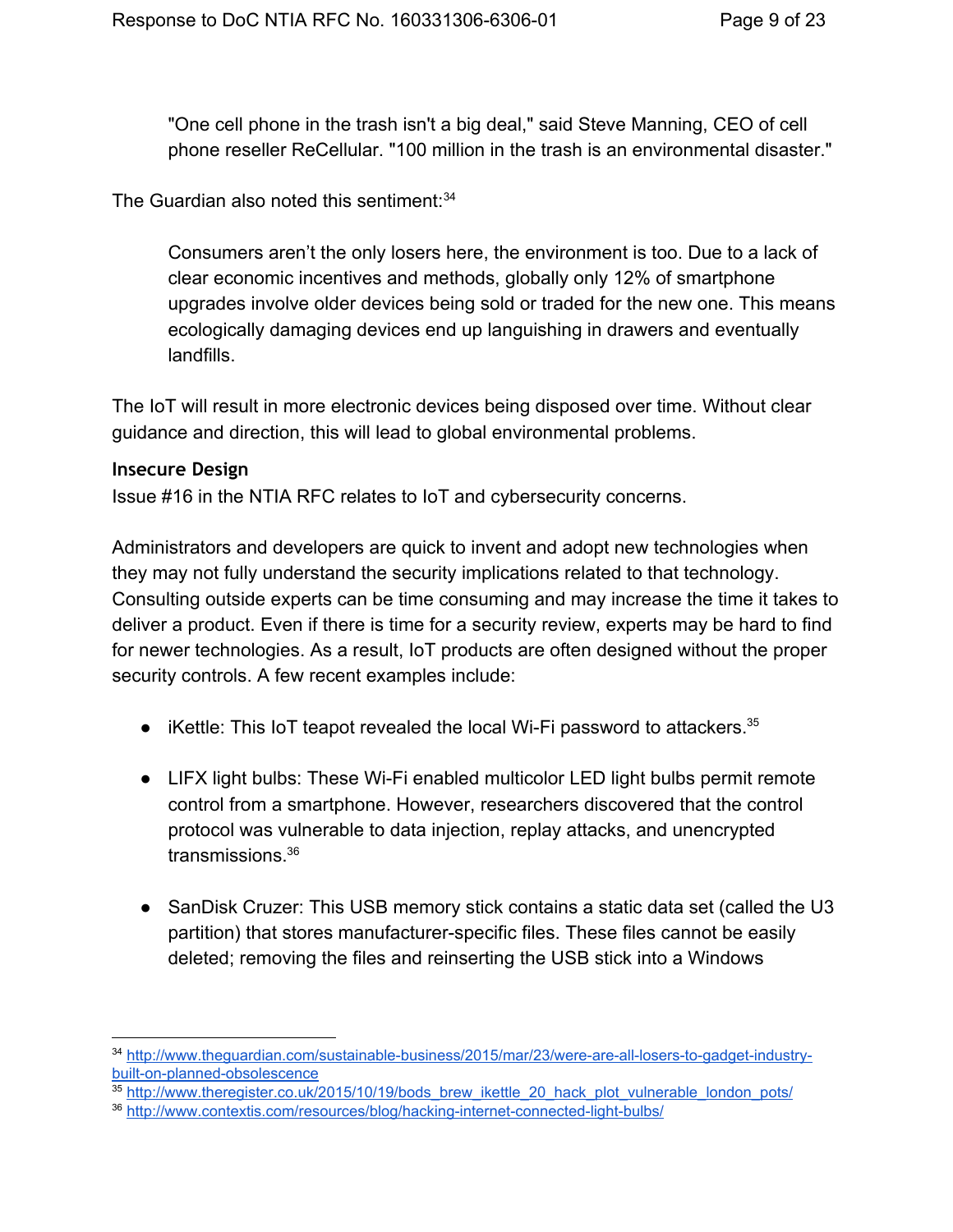computer recreates the deleted files. Attackers can use this U3 partition to install malware onto computers.<sup>37,38</sup>

- Webcams: Most network-configurable devices contain default login credentials. Unfortunately, many consumers never perform basic steps, like changing the default passwords. In 2014, Sophos' Naked Security reported on Insecam.com a site that linked to over 13,000 publicly accessible webcams and baby monitors that used default passwords. $39$  Although a few devices use random default passwords (usually printed as stickers on the device) or require changing the default password prior to full activation, most permit access by anyone who knows the default settings. Unfortunately for those consumers who do not change the default settings, lists of default passwords for devices are publicly available. 40,41
- Routers, modems, IP cameras, VoIP phones and other embedded devices: In 2015, security firm SEC Consult evaluated the firmware from 70 major manufacturers and found that SSH and HTTPS keys are often reused. $42$  The keys were readily retrieved from firmware and create a break-one-get-all situation. SEC Consult estimated than 150 HTTPS server certificates were used by 3.2 million devices, and 80 SSH host keys were used by 900,000 devices. In general, if a manufacturer creates devices that all have the same encryption key, then compromising one device means the other devices can be compromised.
- Heinz and Fitbit: In 2015, The Guardian reported on a Heinz Ketchup online contest. $43$  The contest was accessed by QR codes (barcodes) on select ketchup bottles. Scanning the code opened a web page to a contest web site. After the contest ended, Heinz allowed the contest's domain to expire. Unfortunately, the newly available domain name was re-registered by someone else and linked to a German porn site, impacting all consumers who scanned in the ketchup contest code. Fortunately, the situation was not worse. The popular wearable biometric tracker, Fitbit, also uses a hard-coded domain name. If the domain is ever

<sup>37</sup> <https://www.ifixit.com/Answers/View/13735/I+can%27t+erase+file>

<sup>38</sup> [http://wiki.robotz.com/index.php/Sandisk\\_U3\\_Flash\\_Drive\\_Virus](http://wiki.robotz.com/index.php/Sandisk_U3_Flash_Drive_Virus)

<sup>&</sup>lt;sup>39</sup> https://nakedsecurity.sophos.com/2014/11/10/is-your-webcam-or-baby-monitor-video-feed-beingstreamed-to-this-website/

<sup>40</sup> <http://www.defaultpassword.com/>

<sup>41</sup> <https://cirt.net/passwords>

<sup>42</sup> http://www.pcworld.com/article/3009143/security/millions-of-embedded-devices-use-the-same-hardcoded-ssh-and-tls-private-keys.html

<sup>43</sup> https://www.theguardian.com/technology/2015/jun/19/heinz-ketchup-gr-code-links-porn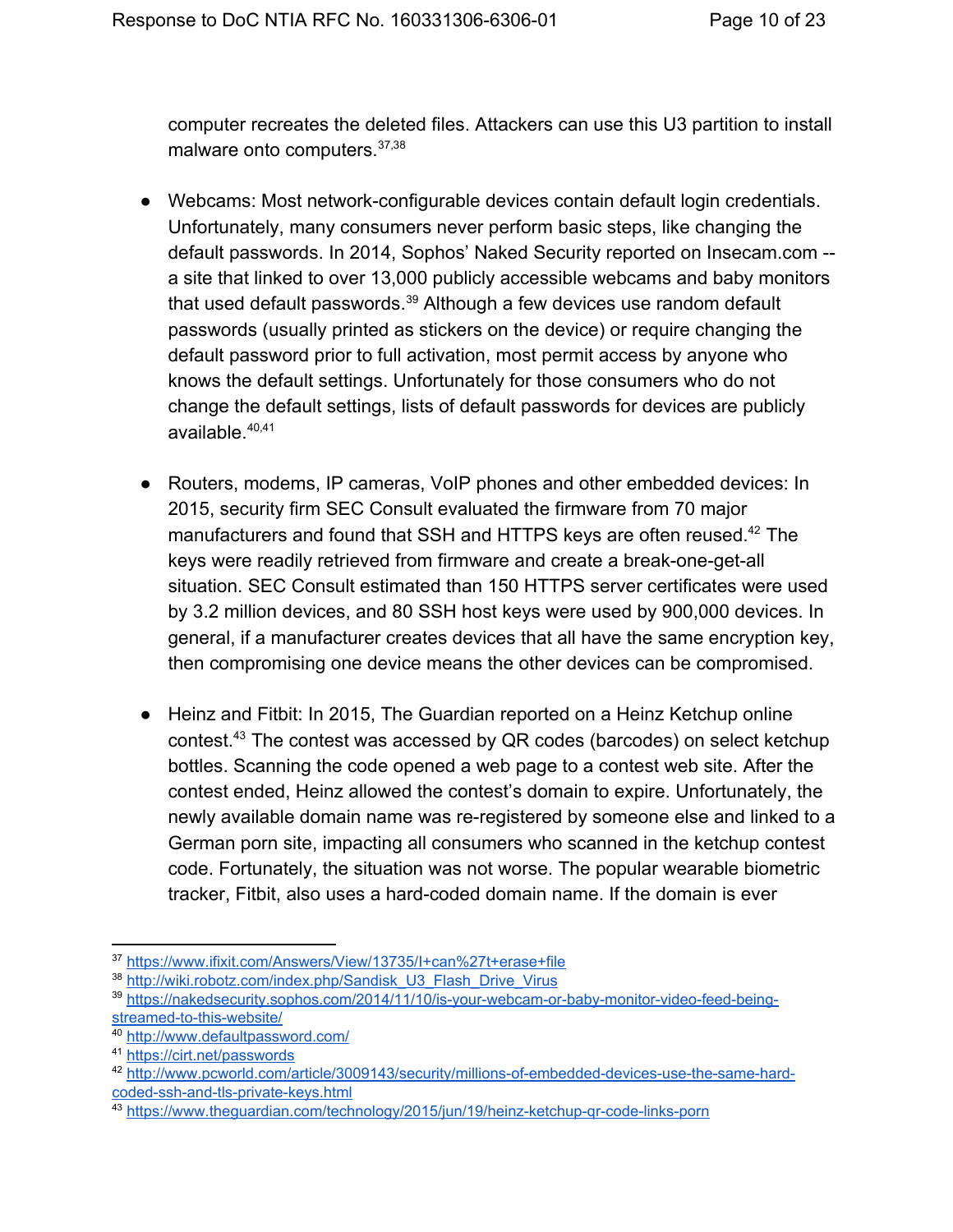acquired by another entity, then the new owner will begin receiving personal biometric information from all Fitbit users.

The security issues are not limited to explicit vulnerabilities. Products developed securely for the average consumer may be deployed in an environment that requires stricter controls. For example, a hospital may use a non-HIPAA compliant device, or a military sensitive compartmented information facility (SCIF) may unknowingly utilize a device with integrated technology that can transmit outside of the facility.

In 2008, the US Government forbid the use of USB devices in government computers, and some secure facilities forbid unapproved USB devices.<sup>44</sup> These restrictions impact many IoT devices include Timex Datalink watches,<sup>45</sup> Google Glass,<sup>46</sup> Fitbit activity tracker, and Lechal haptic footwear. $47$  The ubiquitousness of IoT devices may lead to consumers forgetting that they are Internet-enabled when they enter a restricted facility, putting the facility's information at risk.



Photo by Michael Sauers, https://www.flickr.com/photos/travelinlibrarian/144297435

<sup>&</sup>lt;sup>44</sup> http://www.stripes.com/news/dod-bans-the-use-of-removable-flash-type-drives-on-all-governmentcomputers-1.85514

<sup>45</sup> [https://en.wikipedia.org/wiki/Timex\\_Datalink](https://en.wikipedia.org/wiki/Timex_Datalink)

<sup>46</sup> [https://en.wikipedia.org/wiki/Google\\_Glass](https://en.wikipedia.org/wiki/Google_Glass)

<sup>47</sup> <http://lechal.com/>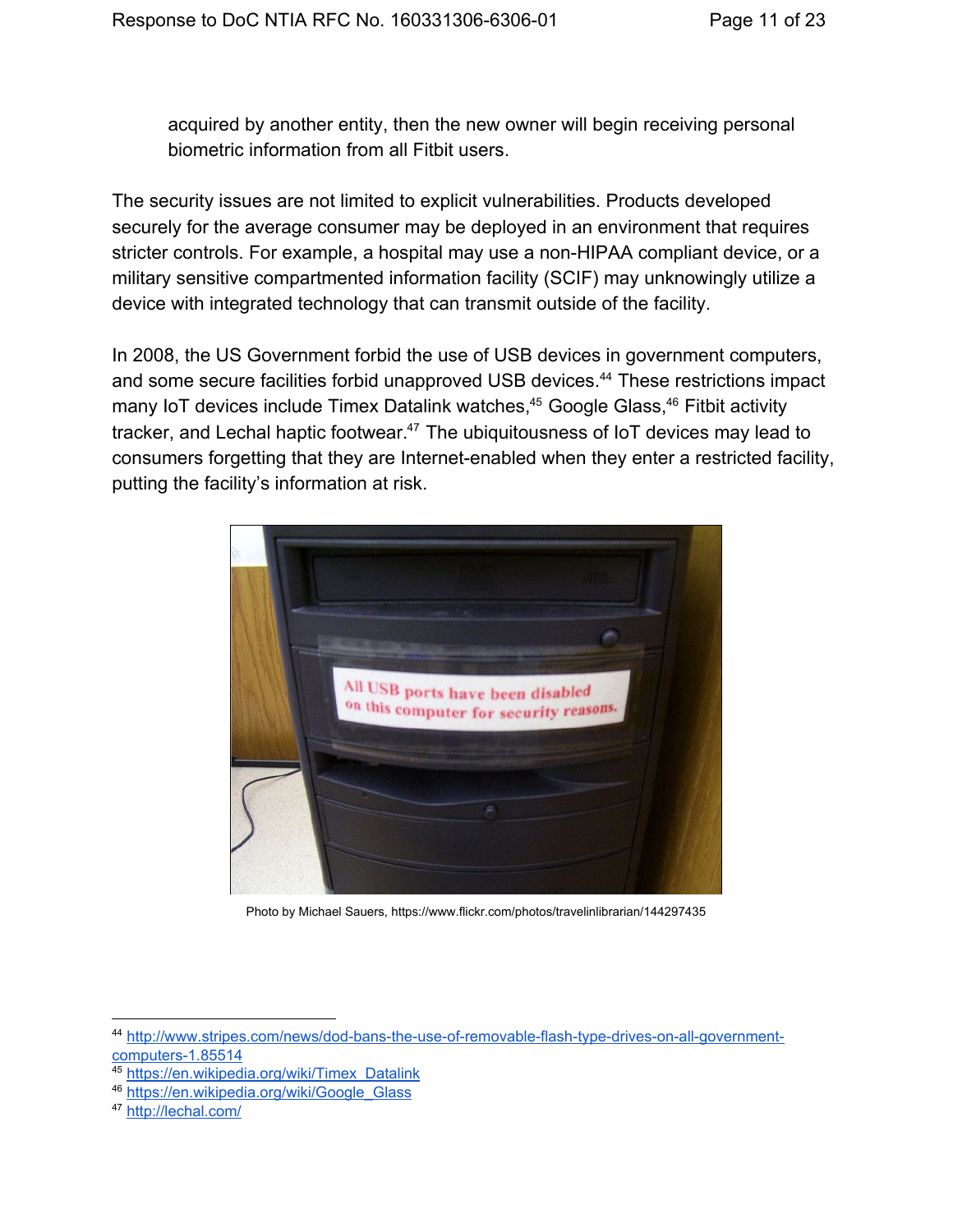Even if an IoT device currently has no known vulnerabilities and is used in an appropriate environment, this does not mean it will always be secure. New exploits may be identified as time progresses.

#### <span id="page-11-0"></span>**Inherent Vulnerabilities**

Issue #16 in the NTIA RFC relates to IoT and cybersecurity concerns.

Many IoT devices are based on computationally weak hardware, minimal operating systems, and limited memory. These systems either lack the resources needed to run full antivirus and intrusion detection systems, or lack the resources necessary for continuously employing them in real time.

Limited resources make IoT devices more vulnerable to denial-of-service and stack-smashing attacks. As one commentator remarked, "to be fair, trying to respond to a 64k ping when you only have 30k of RAM left kinda is a futile task."<sup>48</sup> As a result, many IoT devices are vulnerable to common exploits.

For example, the Ping of Death (CVE-1999-0128) has been well known for over a decade.<sup>49</sup> Major desktop operating systems are no longer vulnerable, but this simple fragmentated ICMP packet can still hang many IoT devices. This includes devices that support bluetooth and IPv6.<sup>50,51</sup>

Less powerful hardware and limited system resources also reduces the developer's ability to use widely deployed and publicly reviewed software libraries. Without access to public cryptographic libraries, systems may end up using cryptographically weak solutions. For example, Hewlett-Packard released a small network device called the "Secure Web Console" that provides remote access to server consoles. However, researcher Michael Shaffer noted that the security came from XOR'ing all data packets with a single character (0x37).<sup>52</sup> XOR encoding is trivial to detect and trivial to reverse; it offers no more security than pig-latin does for disguising English. In effect, the HP Secure Web Console was *secure* in name alone.

These same hardware and resource limitations may also restrict developer tools. Programmers may end up creating vulnerable functionality because common libraries

<sup>48</sup> [http://forums.channelregister.co.uk/forum/1/2014/07/30/each\\_internetofthings\\_thing\\_contains\\_25\\_](http://forums.channelregister.co.uk/forum/1/2014/07/30/each_internetofthings_thing_contains_25_vulnerabilities/) [vulnerabilities/](http://forums.channelregister.co.uk/forum/1/2014/07/30/each_internetofthings_thing_contains_25_vulnerabilities/)

<sup>49</sup> https://web.nvd.nist.gov/view/vuln/detail?vulnId=CVE-1999-0128

<sup>50</sup> <http://arxiv.org/pdf/1206.1482.pdf>

<sup>&</sup>lt;sup>51</sup> http://ccent.syr.edu/wp-content/uploads/2014/06/Study\_of\_IPv6\_Security\_Vulnerabilities.pdf

<sup>52</sup> https://www.giac.org/paper/gsec/172/cracking-hp-secure-web-console/100647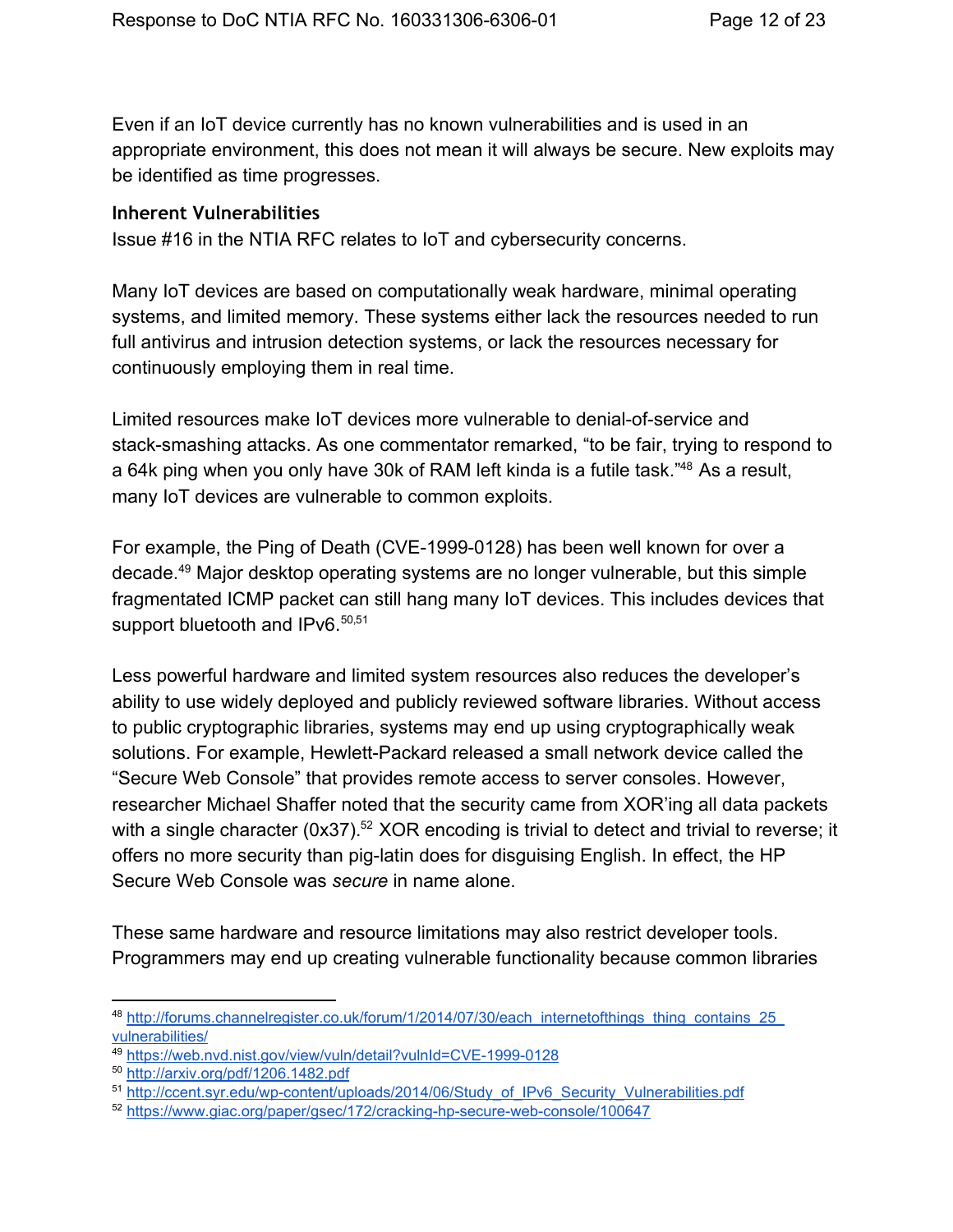may not exist for the specific IoT platform. In addition, programming languages that check for common overflow conditions may be too resource intensive for some IoT devices. This results in development being performed with languages that pose higher risks to all but highly experienced security-oriented programmers.

#### <span id="page-12-0"></span>**Intentional Backdoors**

Issue #16 in the NTIA RFC relates to IoT and cybersecurity concerns.

IoT devices are often inexpensive and single-purpose (or limited purpose) items that are readily introduced into the local network. Unlike applications that are downloaded or installed from removable media, IoT devices are never scanned with sophisticated antivirus tools or checked for malicious software. IoT devices with backdoors permit remote attackers to access the device and use them as a staging areas for attacking the rest of the network.

Some remote access backdoors are intentional. For example, it is common for developers to create devices with remote access for testing purposes. Unfortunately, these undocumented remote access methods are often included in the final product and not disabled before shipping. In 2014, Eloi Vanderbeken identified an intentional backdoor that impacted Cisco, Linksys, NetGear, and Diamond routers.<sup>53</sup> And in 2015, Bernardo Rodrigues identified 600,000 cable routers that had a backdoor within a backdoor. 54

In contrast, some backdoors are unauthorized. In 2015, researchers identified unauthorized code in Juniper NetScreen firewalls that permitted remote access.<sup>55</sup> It is believed that nation-state actors inserted these code changes. Similarly, a warning this month stated that some Chinese microcomputers (used in IoT devices like the Raspberry Pi, tablets, and set-top boxes) contain a modified firmware that permits privilege escalations.<sup>56</sup> And in 2008 and 2009, digital picture frames were found to ship with malware that installed keyloggers and backdoor software.<sup>57</sup>

<sup>53</sup> [http://www.synacktiv.com/ressources/TCP32764\\_backdoor\\_again.pdf](http://www.synacktiv.com/ressources/TCP32764_backdoor_again.pdf)

<sup>54</sup> http://www.scmagazine.com/600000-cable-routers-found-to-have-a-backdoor-within-a-backdoor/article/ [456352/](http://www.scmagazine.com/600000-cable-routers-found-to-have-a-backdoor-within-a-backdoor/article/456352/)

<sup>55</sup> https://www.wired.com/2015/12/juniper-networks-hidden-backdoors-show-the-risk-of-government[backdoors/](https://www.wired.com/2015/12/juniper-networks-hidden-backdoors-show-the-risk-of-government-backdoors/)

<sup>56</sup> http://arstechnica.com/security/2016/05/chinese-arm-vendor-left-developer-backdoor-in-kernel-forandroid- pi-devices/

<sup>57</sup> http://www.cnet.com/news/latest-problem-import-infected-digital-photo-frames/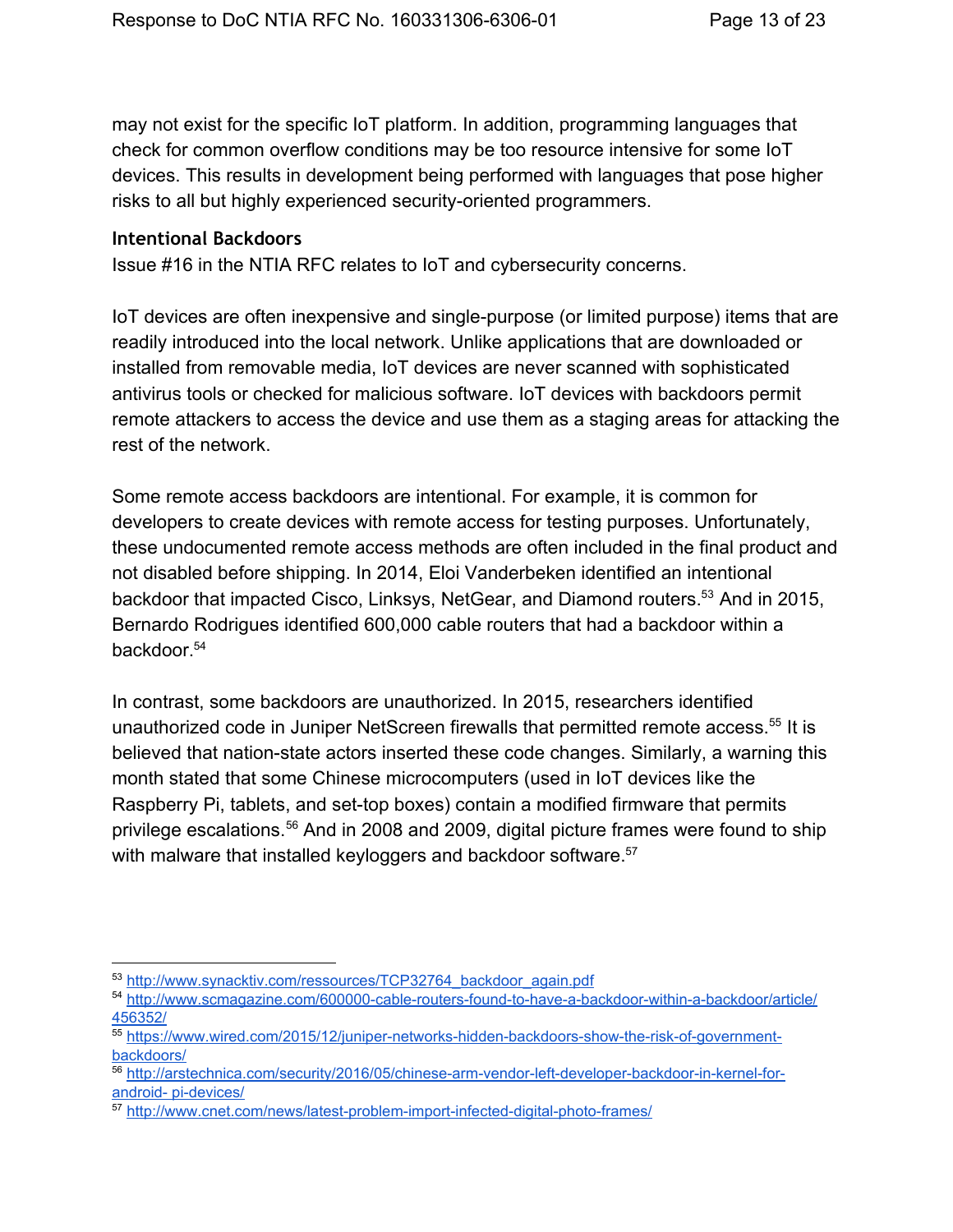In contrast to Juniper, where the unauthorized code was surreptitiously inserted, the FBI explicitly asked Apple to insert a backdoor into iPhones.<sup>58</sup> The main concerns are that (1) any backdoor that exists on these devices can be used to compromise any of these devices, and (2) if law enforcement can use a backdoor, then so can attackers.

A key issue with IoT devices concerns trust: vendors are not checking their products to ensure that they are shipping what they think they are shipping, and consumers are trusting manufacturers to not provide clandestine functionality. IoT devices are vulnerable to altered hardware, firmware, and software during production, and these exploits can be used to compromise home and office networks.

#### <span id="page-13-0"></span>**Network and Infrastructure**

NTIA RFC issue #6 inquires about technological issues that may hinder the development of IoT devices.

There are three types of network addressing used by devices on the internet: MAC, IPv4, and IPv6. Unfortunately, each of these addressing mechanisms will negatively impact IoT development.

The media access control address (MAC address) is used for local network packet routing. MAC addresses are not typically transmitted across the Internet, but are used for directing traffic from the last router to the local computer system. $59$  (If the Internet works like the postal service, then the MAC address is how the letter goes from the street address and mailbox delivery to the intended recipient named on the letter.) Every device on the local network needs a unique MAC address.

The MAC address consists of 6 bytes (48 bits). Two bits determine whether the address is locally or globally administered; virtually no devices are currently locally administered. For globally administered addresses (the vast majority of devices), the IEEE uses 22 bits to identify specific vendors (called the OUI, or Organizationally Unique Identifier). The remaining three bytes (24 bits) represent up to 16 million unique IDs that can be assigned by the manufacturer.

Unfortunately, there is not enough address space for every networked device to have a unique MAC address. $60,61$  For example, in 2015 Apple reported that they sold 74.5

<sup>58</sup> http://www.apple.com/customer-letter/

<sup>59</sup> The purpose of the MAC address is a little more complicated than this, but for this paper, we are keeping the description at a high level.

<sup>60</sup> https://securityledger.com/2015/11/will-a-reliance-on-mac-address-pose-a-privacy-risk-for-iot/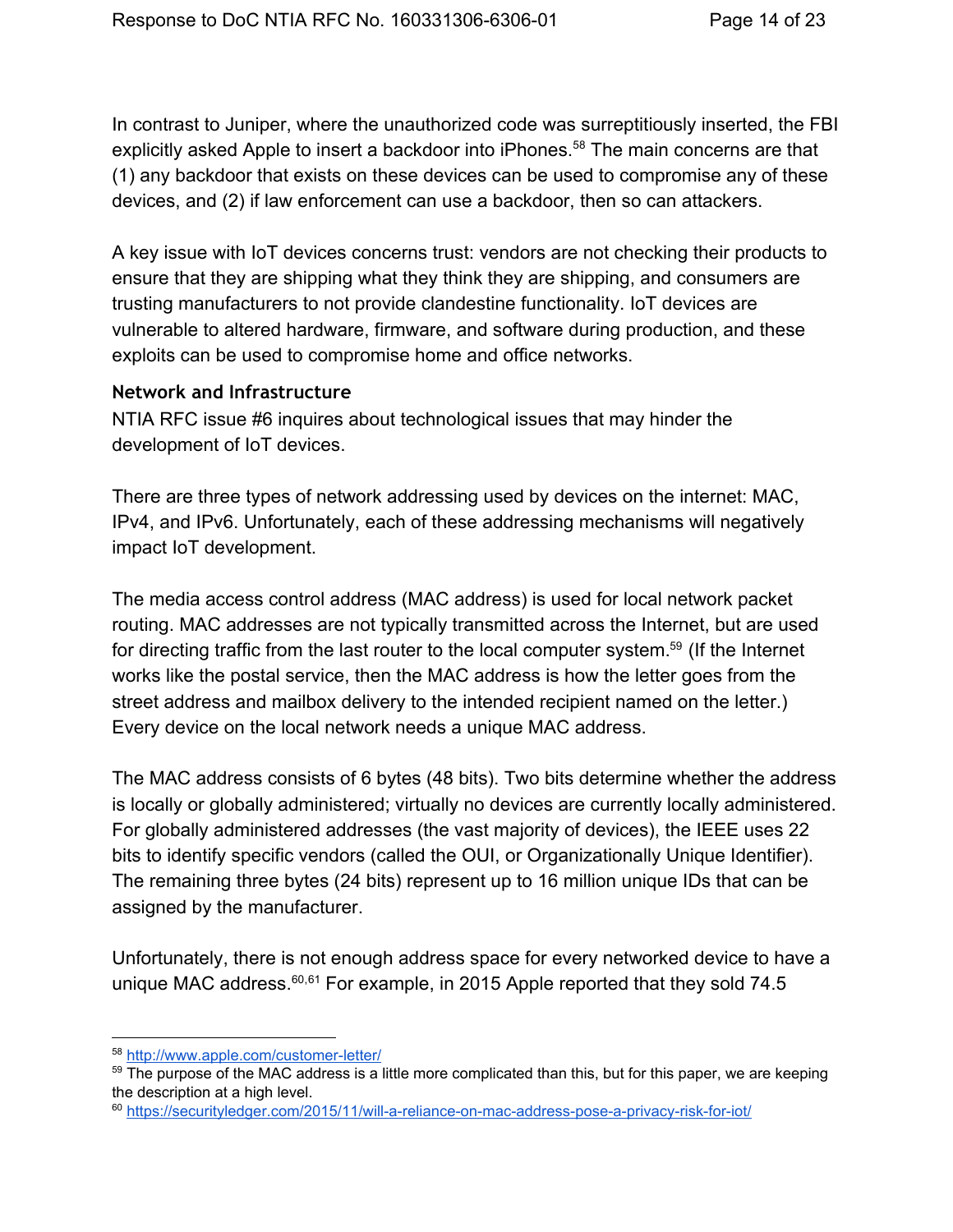million iPhones, which is more than a single OUI allocation. (Fortunately for Apple, they have currently been allocated 471 OUI ranges, which is more than any other vendor except Cisco.) That same year, Apple's iOS 8 introduced randomized MAC addresses for wireless connections. $^{62}$  However, this is not enough to ensure uniqueness. $^{63}$  Many vendors already reuse MAC addresses across products. <sup>64</sup> While reuse is only a problem when two devices are attached to the same local network, it is becoming increasingly more likely that a network will have multiple devices with the same MAC address.

Along with the MAC address is the Internet address, which permits routing beyond the local network. The older Internet Protocol, called IP or IPv4, consists of four bytes of address space, or approximately 4.3 billion addresses. Unfortunately, the primary allocating bodies have already depleted their allocation supply of IPv4 address ranges. 65 Although IPv4 is still in use, there is a push toward the next generation of Internet addressing, IPv6, which offers more address space.

Unlike IPv4, which was relatively simple to implement, IPv6 is more complicated. Many IoT devices do not fully implement IPv6. These incomplete implementations are vulnerable to network attacks and malware. 66

The exponential growth of Internet enabled devices will further tax both MAC address allocation and Internet address allocation. $67$  Devices that only support IPv4 will become obsolete in the very near future. And devices that do not fully implement IPv6 pose support and vulnerability issues.

#### <span id="page-14-0"></span>**Economic Impact**

NTIA RFC issue #12 inquires about methods to measure the economic impact of IoT and issue #13 focuses on the impact IoT will have on industrial practices, including manufacturing and supply chains.

Gartner, a leading research and advisory firm, predicts that IoT will generate revenue exceeding \$300 billion in 2020.<sup>68</sup> In the next decade, the World Economic Forum

<sup>61</sup> http://www.computing.co.uk/ctg/news/2433827/mac-addresses-the-privacy-achilles-heel-of-the-internetof-things

<sup>62</sup> http://www.mathyvanhoef.com/2016/03/how-mac-address-randomization-works-on.html

<sup>63</sup> <http://papers.mathyvanhoef.com/asiaccs2016.pdf>

<sup>&</sup>lt;sup>64</sup> https://jira.iotivity.org/browse/IOT-381

<sup>&</sup>lt;sup>65</sup> [https://en.wikipedia.org/wiki/IPv4\\_address\\_exhaustion](https://en.wikipedia.org/wiki/IPv4_address_exhaustion)

<sup>&</sup>lt;sup>66</sup> https://www.us-cert.gov/sites/default/files/publications/IPv6Malware-Tunneling.pdf

<sup>67</sup> http://cloudtimes.org/2013/12/20/gartner-the-internet-of-things-will-grow-30-times-to-26-billion-by-2020/

<sup>68</sup> http://www.cips.org/supply-management/opinion/2015/february/the-internet-of-things-offers-vastpotential-for-supply-chains-but-also-risks/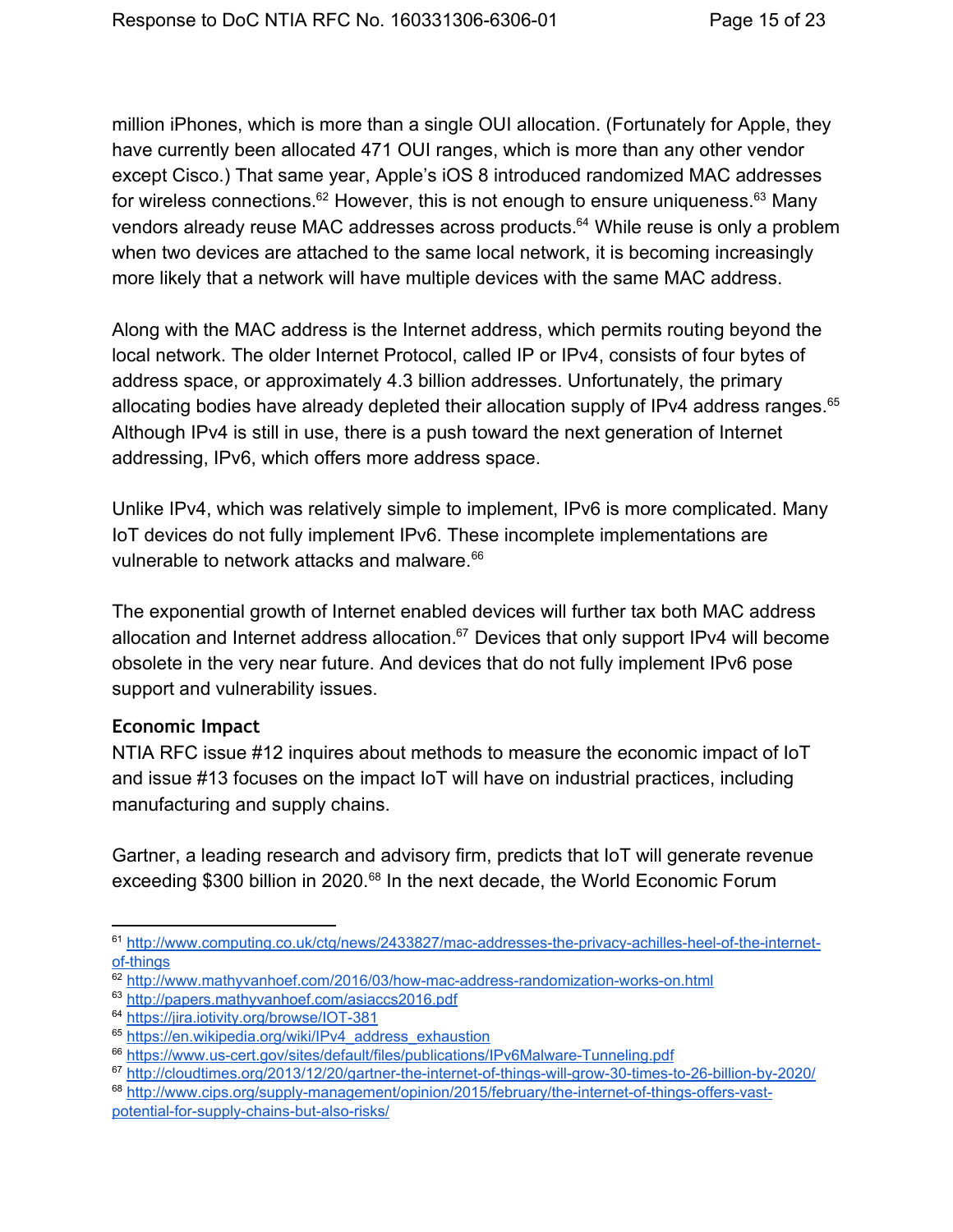expects 10% of cars on the road to be driverless, the first robotic pharmacist will be deployed, and one trillion sensors will be connected to the Internet. 69

In commercial applications, IoT sensors can be applied to track inventory, transportation, temperature, and quality. As an example, ambient sensors installed throughout GM's manufacturing plants allow GM to avoid painting cars during overly humid conditions, which can adversely impact paint quality.<sup>70</sup> In the pharmaceutical industry, serialization is mandatory and driving chain of custody tracking to identify counterfeit products.<sup>71</sup> Similar applications exist for the food industry, which is increasingly concerned with tracking product and its sources for product safety, labeling, freshness, and recall purposes. Within agriculture, satellite images, weather tracking, sensors for farm equipment, fertilizer, and water can be measured and tracked for each individual plant. 72

The IoT is being studied throughout the industry, including by groups like the Open Interconnect Consortium -- an organization working to develop standards and certifications. The economic impact of IoT is currently being measured across NGO's and private institutions like Gartner, ABI Research, and McKinsey, whose work can assist in benchmarking this trend.

Labor is one of the highest components of cost offsetting revenues and is even more pronounced for smaller businesses. The U.S. Department of Labor estimates 10-20% labor costs for the retail industry and perhaps 30% for industries such as food and hospitality.<sup>73</sup> Companies seeking labor saving opportunities have already extracted significant benefits by offshoring labor to lower cost countries.

As technology becomes more connected, IoT devices can be used to automatically trigger process adjustments that previously were handled manually. As a result, the IoT will create new job opportunities while also rendering other manual jobs obsolete. Gartner, in its most conservative estimates, predicts that there will be "persistent and higher unemployment" and, by 2020, the impact of labor reduction "will cause social unrest and a quest for new economic models in several mature economies".<sup>74</sup> Having

<sup>&</sup>lt;sup>69</sup> [http://www3.weforum.org/docs/WEF\\_GAC15\\_Technological\\_Tipping\\_Points\\_report\\_2015.pdf](http://www3.weforum.org/docs/WEF_GAC15_Technological_Tipping_Points_report_2015.pdf)

<sup>&</sup>lt;sup>70</sup> http://www.enterpriseappstoday.com/supply-chain-management/internet-of-things-adds-intelligence-tosupply-chain-1.html

<sup>&</sup>lt;sup>71</sup> http://www.forbes.com/sites/sungardas/2015/07/27/balancing-the-internet-of-things-iot-in-the-supply[chain/](http://www.forbes.com/sites/sungardas/2015/07/27/balancing-the-internet-of-things-iot-in-the-supply-chain/)

 $72$  http://bits.blogs.nytimes.com/2015/08/03/the-internet-of-things-and-the-future-of-farming/

<sup>73</sup> http://wheniwork.com/blog/are-your-labor-costs-out-of-control/

<sup>74</sup> http://www.computerworld.com/article/2485967/emerging-technology/gartner-s-dark-vision-fortech--jobs.html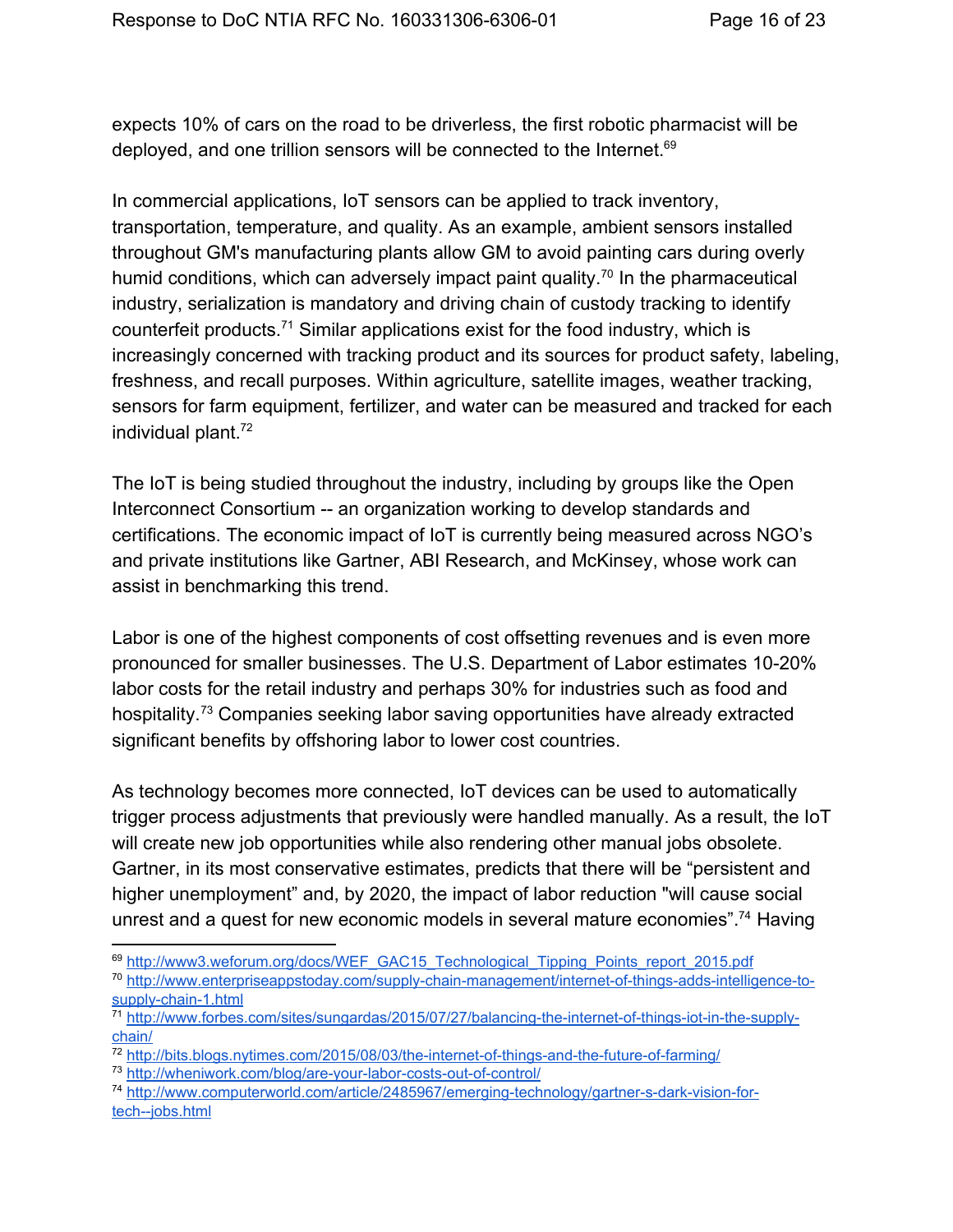worked directly with several companies who offshore office and factory labor and then further reduce the need for this labor with automation and machine learning, we have seen this trend firsthand and believe them to be a significant source of income disparities. Although these technologies will benefit the economic community as a whole, particularly in the form of cheaper goods and services, it has a natural tendency to skew the greatest geometric benefits toward the highest earners.

# <span id="page-16-0"></span>**Industry Recommendations**

NTIA RFC issue #3 asks about current or planned laws, regulations, and/or policies. Unfortunately, there are no standards. Currently, policies are limited to ad hoc recommendations. For example:

- The Open Web Application Security Project (OWASP) is currently developing a draft document that discusses issues and common problems related to IoT devices [\(https://www.owasp.org/index.php/IoT\\_Security\\_Guidance\)](https://www.owasp.org/index.php/IoT_Security_Guidance). This document includes security recommendations for manufacturers, developers, and consumers, and it covers topics such as encrypted network communications and secure user interfaces. The current draft focuses on common bad practices, such interfaces that permit weak passwords or devices that do not use encryption for sensitive communications.
- Microsoft provides high-level guidelines for securing IoT devices: https://azure.microsoft.com/en-us/documentation/articles/iot-security-best-practic [es/.](https://azure.microsoft.com/en-us/documentation/articles/iot-security-best-practices/) These recommendations include general statements like "make hardware tamper proof" and "keep authentication keys safe". While these platitudes sound helpful, Microsoft offers no details other than stating that bad things can happen. For example, Microsoft's recommendation for "Protect against malicious activity" states:

**Protect against malicious activity**: if the operating system permits, place the latest anti-virus and anti-malware capabilities on each device operating system. This can help mitigate most external threats. Most modern operating systems, such as Windows 10 IoT and Linux, can be protected against this threat by taking appropriate steps.

This advices does not mention what steps should be taken beyond running an antivirus scanner. It does not mention what is "appropriate" or options for operating systems that do not support antivirus software. Moreover, antivirus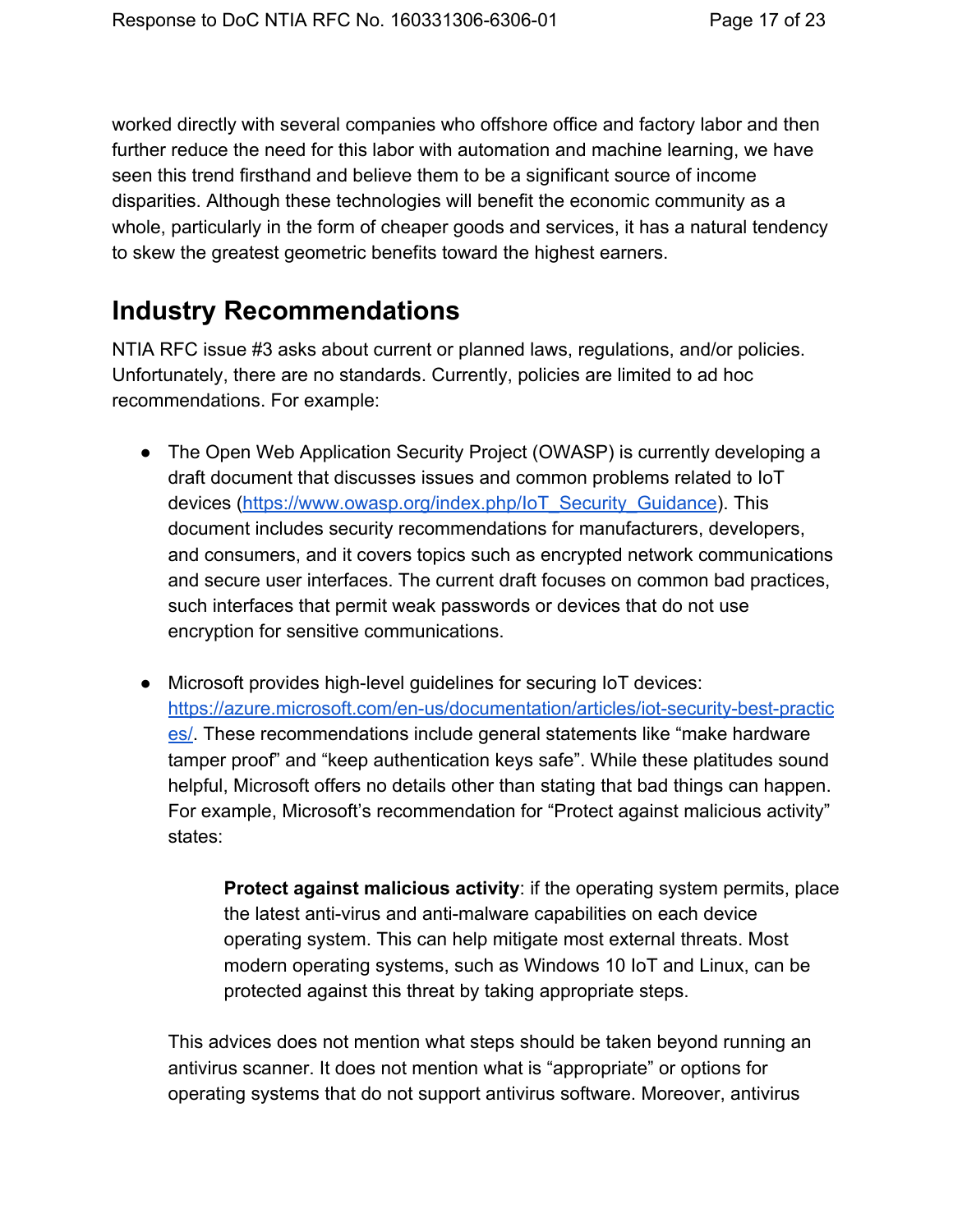software only catches about 25% of the most common malware,<sup>75</sup> so this advice is not very effective.

Surprisingly, the best recommendations for security and privacy are not explicitly focused on security and privacy:

- 1. **Public standards**. Currently, most specialized IoT devices have their own proprietary interfaces for communication, authentication, authorization, patch management, and command and control (C&C). Well-defined open standards for these interfaces reduce the need for custom protocols. Consistent, peerreviewed, and established protocols reduce the risk from oversight in proprietary interfaces.
- 2. **Open application interfaces**. The current proprietary interfaces deter interoperability with other systems and devices. Open application interfaces (APIs) that use well-defined standards improve interoperability and removes the dependency on any single resource. For example, if the Nest smart-home system was not explicitly linked to Alphabet/Google's resources, then the device would not need to be turned off when the service goes away.<sup>76</sup> Instead, other providers could step up and offer compatible functionality. Similarly, if the LG Wi-Fi enabled refrigerator used open standards, then it could still receive patches and updates even after LG dropped product support.<sup>77</sup>

Public standards and open interfaces permit public vetting. As a result, inherent issues related to security and privacy should be readily identified and addressed. In addition, the use of well-defined public standards for these interfaces does not preclude the use of proprietary technology within an IoT device.

Unfortunately, well-defined and vetted public standards for communication, authentication, authorization, patch management, and C&C do not currently exist. Ideally, these specifications would be publicly available, simple to understand, and easy to implement in lowresource environments such as IoT devices. They should not be vendor specific, tied to proprietary requirements, or hyper-focused on specific functionality.<sup>78</sup>

<sup>&</sup>lt;sup>75</sup> http://www.computerworld.com/article/2472120/security0/how-useful-is-antivirus-software-.html

<sup>&</sup>lt;sup>76</sup> http://www.businessinsider.com/googles-nest-closing-smart-home-company-revolv-bricking-devices-2016-4

<sup>77</sup> http://www.lg.com/us/refrigerators/lg-LFX31995ST-french-3-door-refrigerator

 $78$  Because we cannot predict what functionality or hardware requirement a future IoT device may require, the open standards should not define or restrict the set of required or permitted functionality.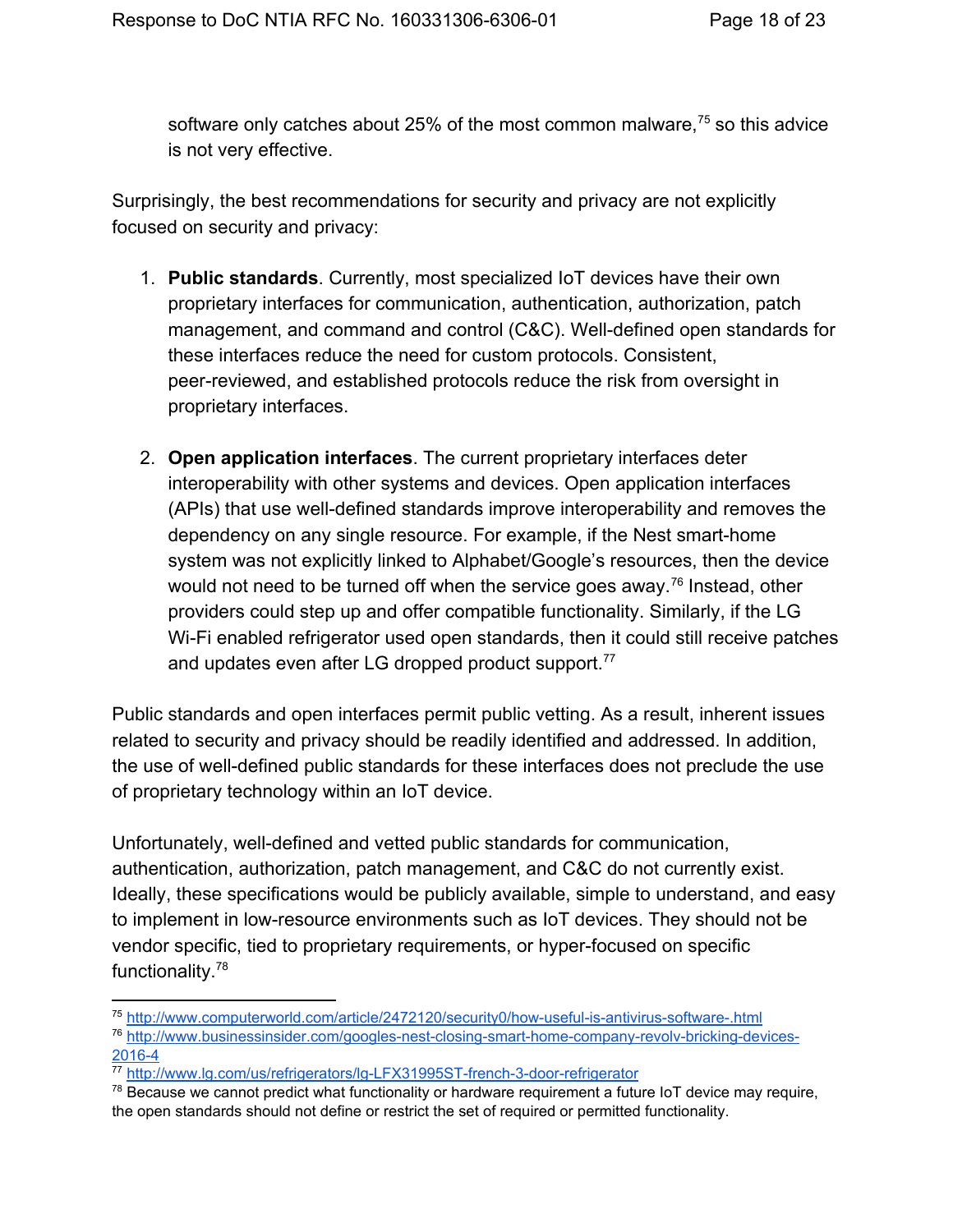## <span id="page-18-0"></span>**Governmental Role**

Issues #3, #25, and #26 in the NTIA RFC inquired about potential laws, regulations, and policies related to the IoT.

Governmental policy has fallen behind current technology. While this may be advantageous to manufacturers, it can leave businesses and consumers exposed. To help protect all members of society, the government should:

- Increase its participation,
- Update and publish its regulations, policies, best practices and guidelines,
- Advocate for consumer education and awareness,
- Increase its enforcement and accountability, and
- Increase incentives for manufacturers to meet and exceed regulations related to security and privacy.

#### <span id="page-18-1"></span>**Current Government Policies**

NTIA RFC issues #16, #17, #26, and #27 inquire about existing government recommendations and policies.

In January 2015, the Federal Telecommunication Commission (FTC) issued a staff report titled "Internet of Things: Privacy & Security in a Connected World".<sup>79</sup> This 71page report details some of the risks and concerns mentioned in this RFC response and offers recommendations regarding privacy and security. These recommendations include:

- **Security by design**. Manufacturers should build in security processes rather than augmenting an insecure design with generic security solutions.
- **Train employees**. Educate product developers in good security practices.
- **Data minimization**. Reducing the data collected by IoT devices mitigates the risk of personal information loss.
- **Limit legislation**. We are at the beginning of the IoT era. As the report recommended, "IoT-specific legislation at this stage would be premature" and could hinder future product designs.

<sup>79</sup> https://www.ftc.gov/system/files/documents/reports/federal-trade-commission-staff-report-november-2013-workshop-entitled-internet-things-privacy/150127iotrpt.pdf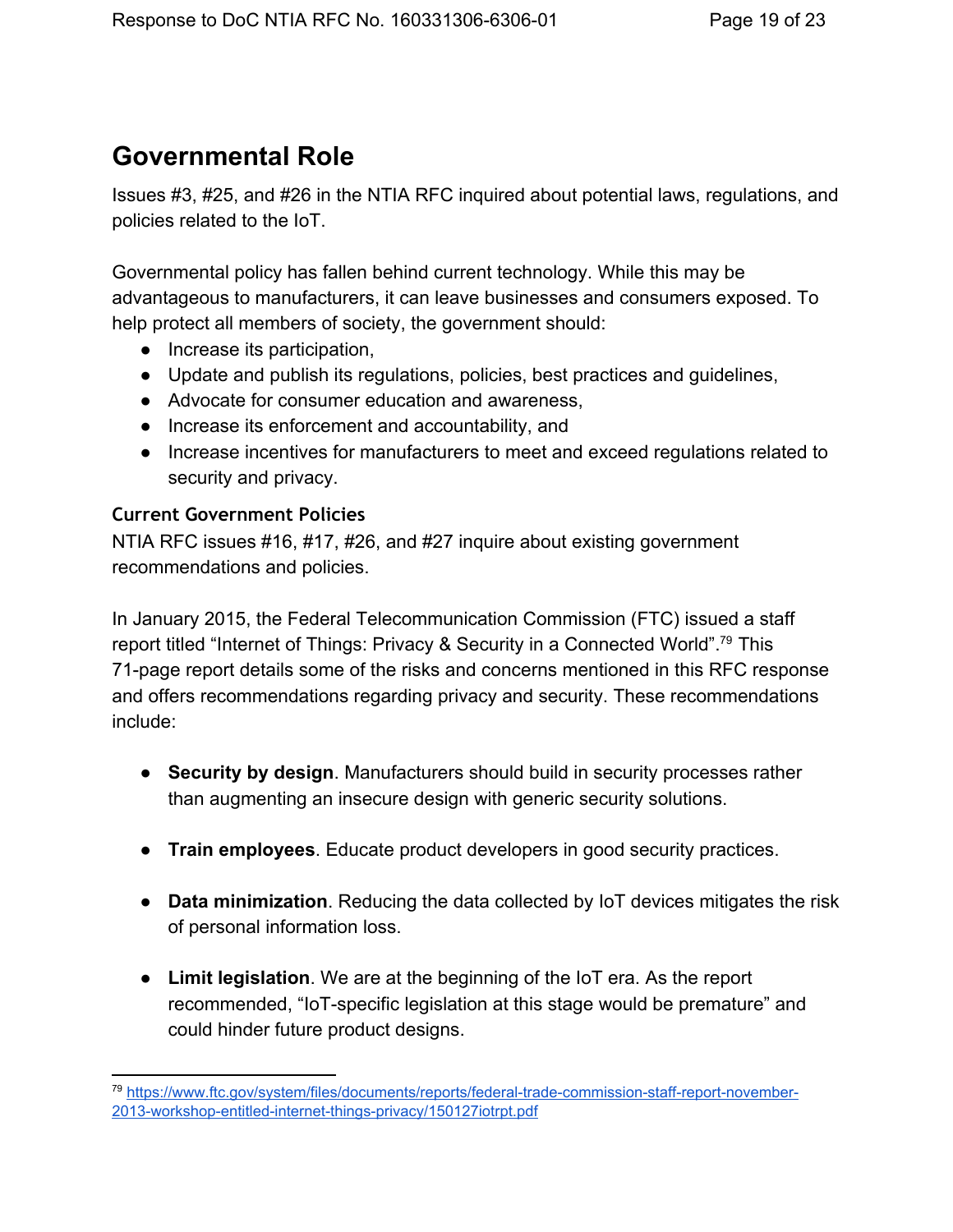The FTC's recommendations mirror conventional wisdom regarding software and online security. However, these suggestions are easier said than done. Moreover, while the FTC offers good, generalized recommendations, they lack completeness, enforcement, and incentives. For example:

- **Security by design**and **training employees**to be security conscious may seem like a good idea. However, they are actually impractical. Microsoft implemented mandatory security training for all of its engineers, $80$  but their products still contain vulnerabilities. Training and best practices help mitigate the risk of vulnerabilities, but it does not completely neutralize the threat.
- **Minimizing data collection**is not the same as no data collection or offering the user a way to reset the system and wipe all data prior to disposal. Moreover, any data that a product and company collects may not have an obvious third-party value to the company, but may nonetheless be valuable to an identity thief or attacker; any collected data, even if only a minimal amount, may pose a risk to consumer privacy and security. In contrast, if the data is never collected then it cannot be stolen.
- **Limiting legislation**to virtually nothing beyond HIPAA, SOX, PCI, and other established legal requirements provides no enforcement and no incentive for companies to follow even these minimal best practices.

The FTC recommendations sound good as high-level offerings, but provide no real security or privacy, ignore practicality, and lack foresight.

#### <span id="page-19-0"></span>**Recommended Government Policies**

NTIA RFC issues #20-#27 request recommendations for government policies as well as defining a role for the Department of Commerce.

There is an important role for government and legislation in the IoT. The government should provide regulations and enforcement related to consumer protections, including:

● **Mandatory support**. Regulations should mandate product support, including updates and patches related to security and privacy. The duration of the support should be consistent with the product's retail price and role. For example, a

<sup>80</sup> https://www.microsoft.com/security/sir/strategy/default.aspx#!section 4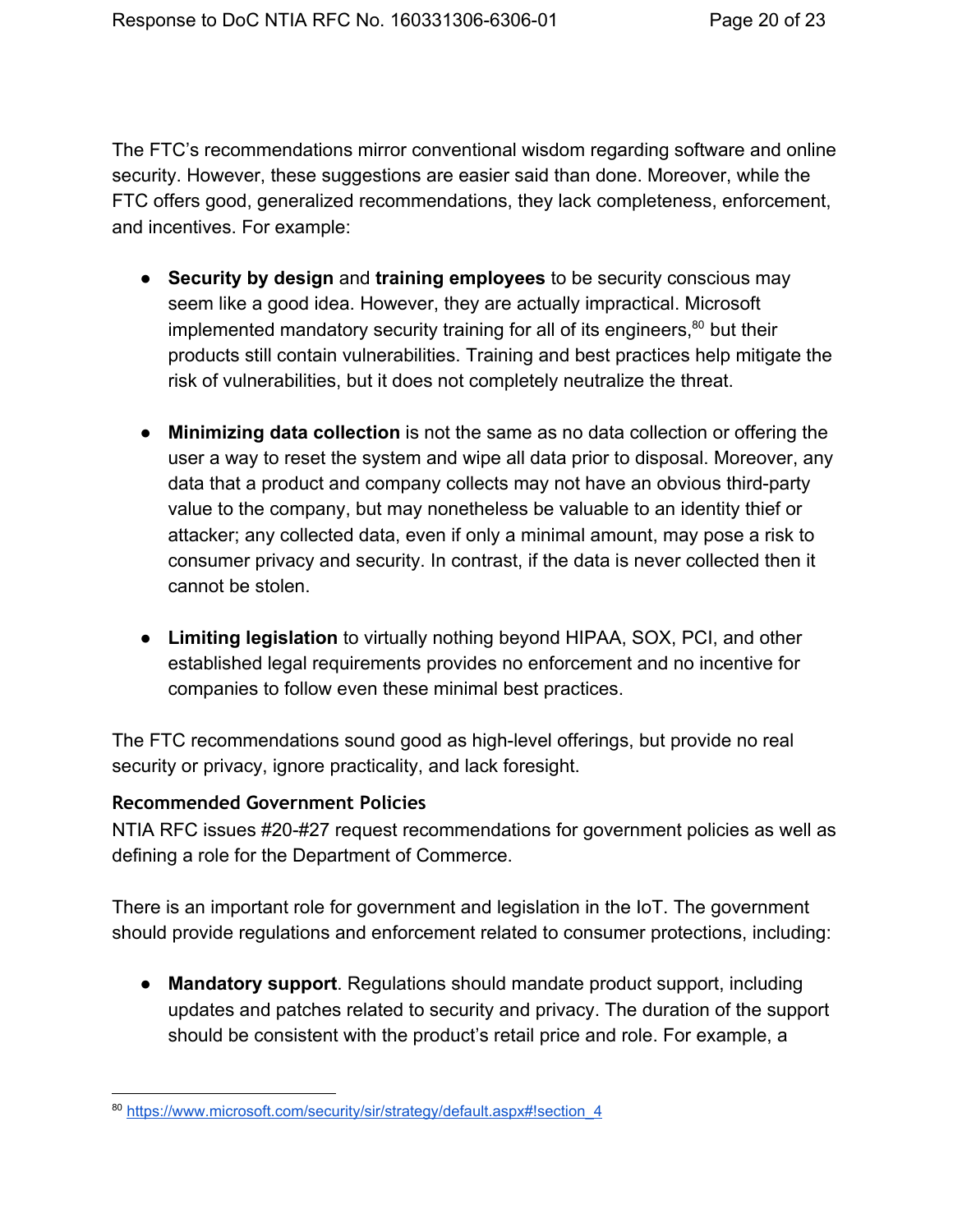non-critical and inexpensive IoT device may only need one year of support, but a \$4,000 IoT refrigerator should be supported for the life of the refrigerator.

- **Mandate patches and updates**for existing IoT devices when solutions to vulnerabilities related to security and/or privacy are available. This requires developers to design long-term support mechanisms. For technologies that are predetermined to not have long-term support, the duration of the support must be specified prior to the purchase. Consumers should know what they are buying and not be surprised when product support is unexpectedly terminated.
- **No personal registration**. It is likely that companies will view product support as an opportunity to collect personal information in the form of mandatory product registration. Simply being in possession of the IoT device should be enough to demonstrate ownership and receive required support; additional personal information for product registration should not be required.
- **Delete personal information**. Regulations should mandate methods to completely and securely delete all personal information from an IoT device prior to disposal. This should be initiated by the consumer, and not at a remote reclamation facility, in order to minimize the risk from any personal information disclosure.
- **End-of-life planning**. Regulations should specify that reclamation and environmentally friendly disposal must be explicitly designed into the product's lifecycle.
- **Continuity and risk management**. The government should take an active, collaborative interest in ensuring businesses that rely on these technologies have adequate business continuity and risk planning. In particular, this applies to cases of national security such as oil, gas, aerospace, transportation, agriculture, and companies that are economically deemed too big to fail or that deploy IoT technologies across these industries.

Along with each of these laws or regulations should be enforcement requirements and penalties for non-compliance. This should include:

**• Defined terms of liability**, similar to HIPAA-violations.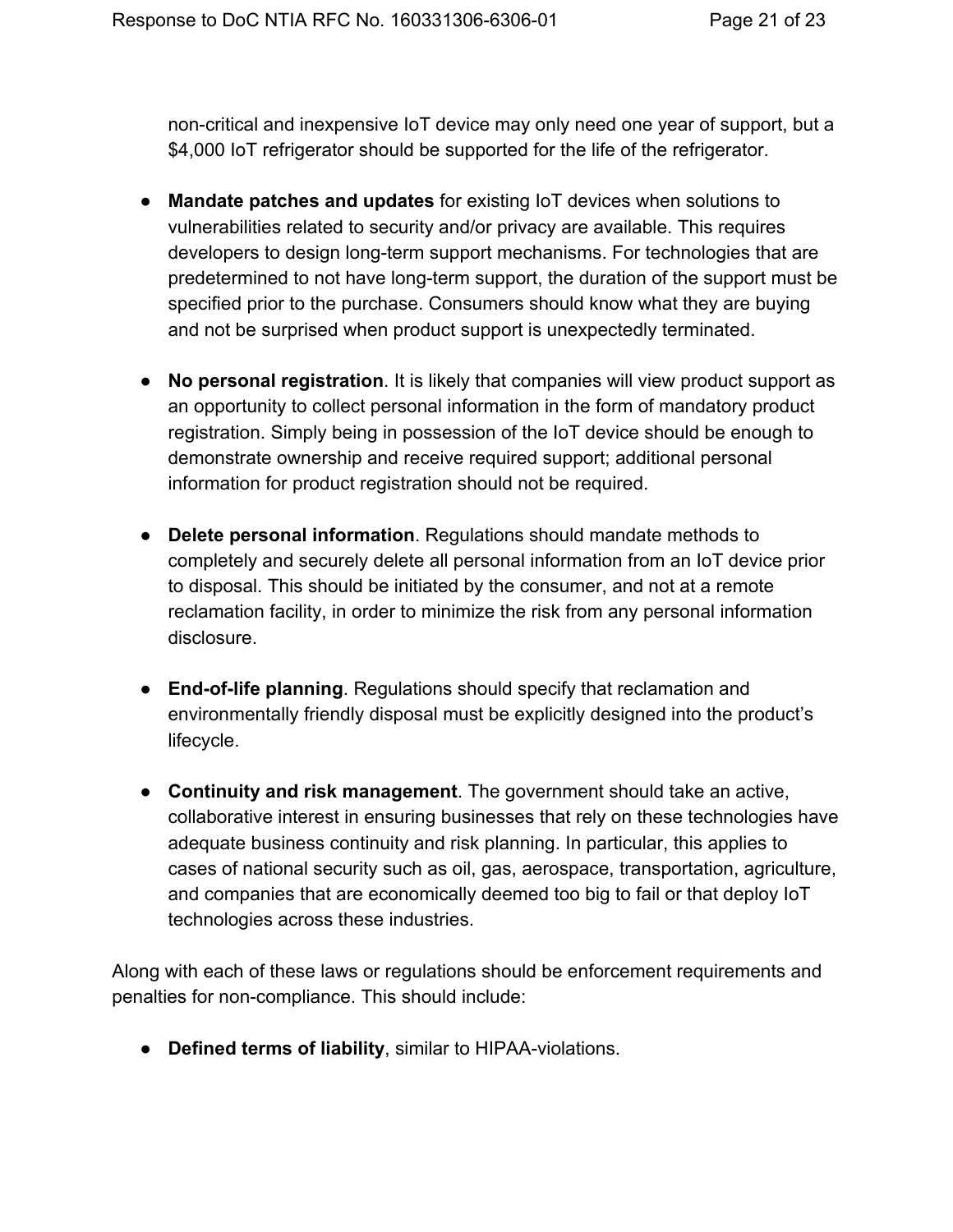● **Explicit penalties**and/or **remediation options**when expensive or critical IoT devices become unusable or indefinitely vulnerable through no fault of the consumer.

Most devices offer a limited liability warranty (1- to 3-year terms are common). However, there is an established precedence for holding manufacturers liable for essential devices after the limited warranty expires. For example, in 2013 Toyota issued a recall for vehicles with Takata airbags, impacting 2.14 million vehicles manufactured between 2000 and 2004. $81$  Each of these vehicles were more than a decade old and all were beyond their original warranties. $82$  The vehicles were recalled due to safety issues.

These recommended regulations and associated enforcement will provide an incentive for manufacturers to limit electronic waste, protect consumer information, and develop effective means for updating products as new vulnerabilities and issues are discovered. This will directly impact the current practice of "disposable electronics".

With regards to IoT growth (NTIA RFC issue #24): An effective role for the federal government would be to:

- 1. Better track jobs lost due to IoT and automation. This may require relying more heavily on external benchmarking and trending than on Bureau of Labor Statistics measurements,<sup>83</sup> which can miss underemployed populations and wage reduction trends.
- 2. Re-evaluate taxation and lobby congress to favor a more consumption-based tax code. Bill Gates and several Washington policymakers also support this recommendation. 84
- 3. Given skills gap trends in the job market, which includes the technology sector, $85$ evaluate the impact of prioritizing federal government support including student loans and educational institution subsidies to those professions where demand for qualified labor outpaces supply.

<sup>81</sup> http://www.reuters.com/article/us-toyota-recall-idUSKBN0EM0F620140611

<sup>82</sup> Toyota's basic warranty is for 36 months or 36,000 miles.

<sup>(</sup>http://www.cavatoyota.com/blog/what-is-covered-under-toyota-warranty/). Toyota's extended warranty plans typically last a maximum of 8 years. For a 2000 Toyota to still be under warranty in 2013, it would require a minimum of a basic warranty, an extended warranty, and a renewed extended warranty. [\(http://www.copelandtoyota.com/ExtendedWarranties.aspx\)](http://www.copelandtoyota.com/ExtendedWarranties.aspx)

<sup>83</sup> <http://www.bls.gov/lau/stalt.htm>

<sup>84</sup> http://fortune.com/2014/10/15/bill-gates-income-inequality/

<sup>85</sup> http://money.cnn.com/2015/08/07/news/economy/us-economy-job-skills-gap/